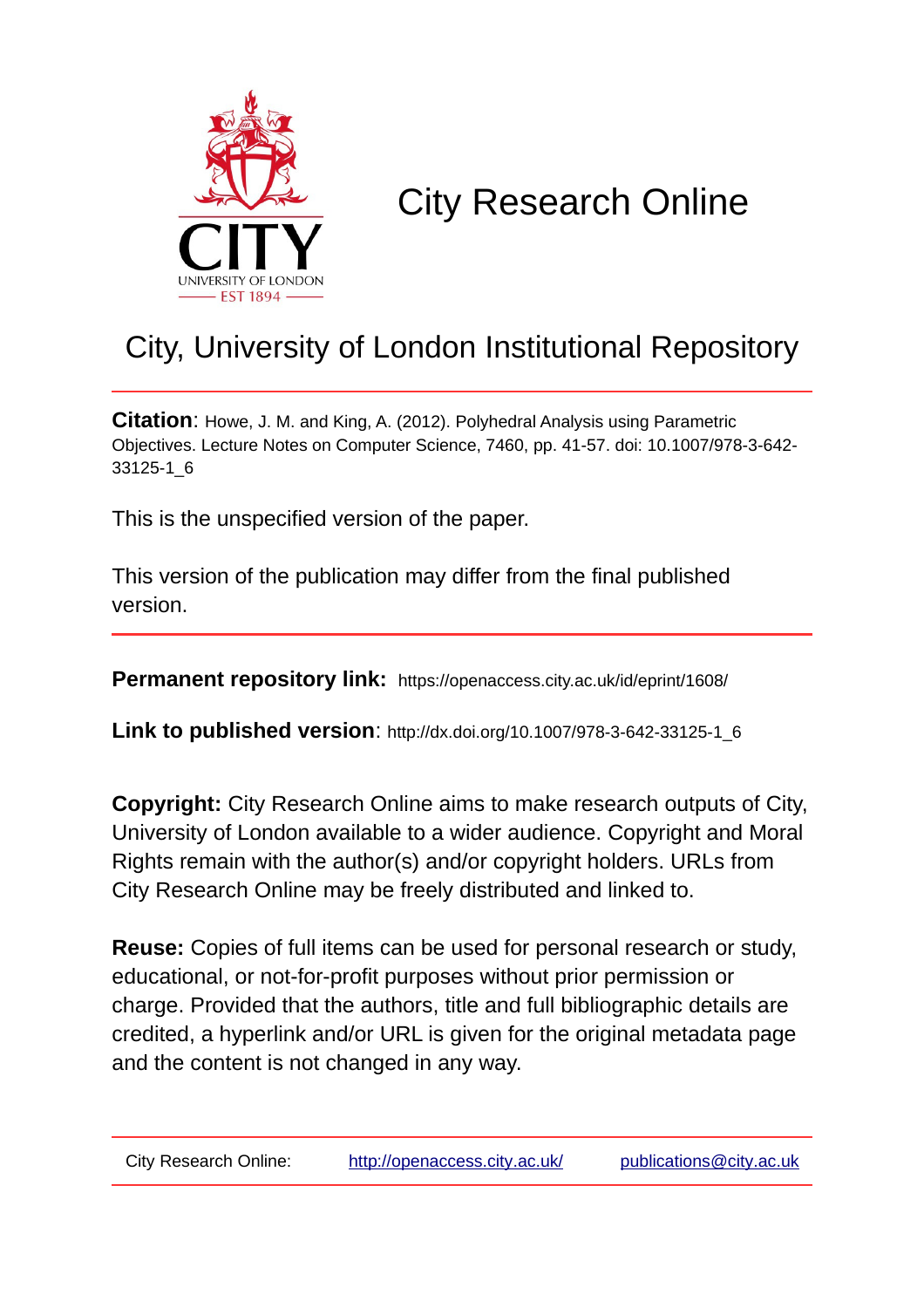## Polyhedral Analysis using Parametric Objectives

Jacob M. Howe<sup>1</sup> and Andy  $King<sup>2</sup>$ 

School of Informatics, City University London, EC1V 0HB, UK <sup>2</sup> School of Computing, University of Kent, CT2 7NF, UK

Abstract. The abstract domain of polyhedra lies at the heart of many program analysis techniques. However, its operations can be expensive, precluding their application to polyhedra that involve many variables. This paper describes a new approach to computing polyhedral domain operations. The core of this approach is an algorithm to calculate variable elimination (projection) based on parametric linear programming. The algorithm enumerates only non-redundant inequalities of the projection space, hence permits anytime approximation of the output.

## 1 Introduction

Polyhedra [10] form the basis of a wide range of tools for static analysis and model checking. Their attraction is the expressivity of linear inequalities which capture not only the range of values that a variable can assume, but also dependencies between them. The drawback of polyhedra is the cost of the domain operations – this has motivated much recent work investigating the tradeoff of expressivity for efficiency. This paper introduces a new approach to polyhedral domain operations that sidesteps many of the problems associated with current approaches. At the heart of the work is a new approach to variable elimination (projection, or existential quantifier elimination).

Many polyhedral libraries are based on the double description method (DDM) [3, 5, 6, 24, 28, 35]. DDM maintains two representations: the constraint representation in which the polyhedron is described as the solutions of a system of linear inequalities, and the frame representation in which the polyhedron is generated from a finite set of points, rays and lines. The method has proved popular since the constraint representation is convenient when computing the meet of two polyhedra (intersection) and the frame representation is convenient when computing join (the frame representation of the join of two polyhedra is merely the union of their frame representations). The maintenance of the two representations requires an algorithm to convert between the two, and this is the core of the method. The drawback of working with a double description is that maintenance algorithms are expensive. For example, to apply join to two polyhedra in constraint representation they both have to be converted to the frame representation, a potentially exponential operation [21]. The dominating cost of maintaining the double description can be avoided by working solely with constraints and reformulating join in terms of variable elimination [32]. Variable elimination can be performed with Fourier-Motzkin elimination [27], but the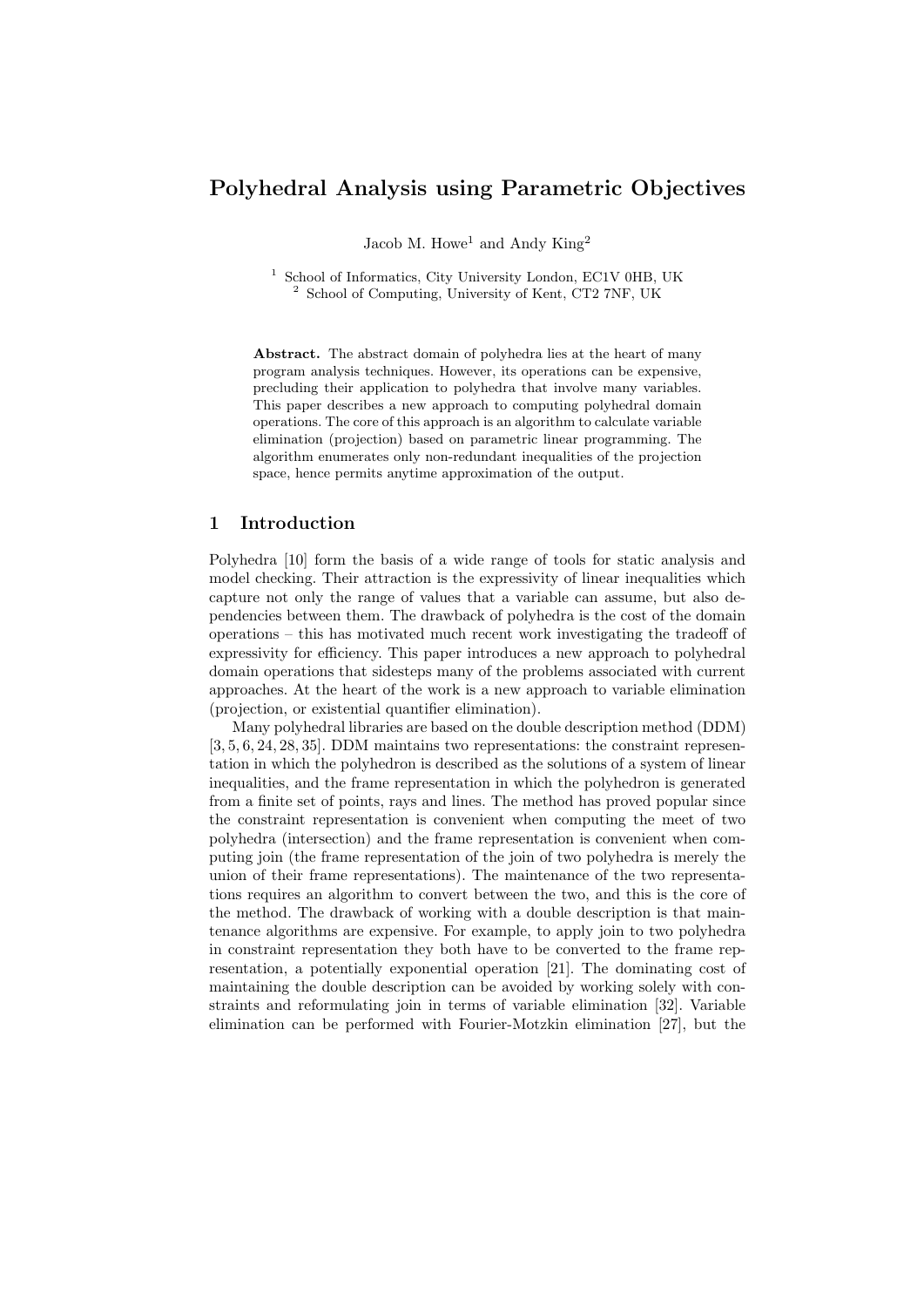technique needs to be applied together with techniques for avoiding the generation of redundant inequalities [12, 17, 22] or methods for removing them after generation [23]. Even then, Fourier-Motzkin shares the problem with DDM that an intermediate result can be exponentially larger than the input, in addition to the problem of generation of redundant constraints that cannot always be removed until variable elimination is completed.

The algorithms deployed for manipulating unrestricted polyhedra [3, 24, 35] have barely changed since the inception of polyhedral analysis over 30 years ago [10]. This paper presents a radically different approach to the computation of projection and hence convex hull which can be reduced to projection [32]. The approach is based on the constraint representation, admits anytime approximation and invites parallelisation. The approach has two key steps. The first step describes the projection of the input constraint system as a bounded polyhedron (polytope) in a dual space. The vertices in this dual description of the projection correspond to non-redundant inequalities in the constraint representation of the projection. The second step is to enumerate these vertices. This is achieved by using parametric linear programming (PLP). The formulation of projection as PLP implementing vertex enumeration of a dual description of the projection space is not obvious, therefore this paper makes the following contributions:

- Lemma 3.2 of [19] builds on the projection lemma [36] to explain how projection can be reformulated as a vertex enumeration problem. Alas, this lemma is not correct to the level of generality that is required and the starting point of this paper is a reworking of this result.
- In a somewhat different way to [19] it is shown how PLP can be used to enumerate the vertices of a polytope. When this polytope is a description of the projection space, the output corresponds to irredundant inequalities of the constraint description of the projection.
- Together this gives an algorithm that projects arbitrary (possibly unbounded) polyhedra onto lower dimensions. (This fundamental algorithm may well find application outside static analysis, for example in control theory [19, 29].)
- It is shown that this formulation enables inequalities in the projection space to be enumerated one-by-one, without requiring any post-processing to remove redundant inequalities. A consequence of this is that projection is naturally anytime – it can be stopped prematurely to yield a safe overapproximation of the projection. This compares favourably with DDM which is monolithic in the sense that the inequalities need to be completely converted to a frame, and then the projected frame is completely converted to the constraints representation before a single inequality in the projection space is found. The force of the anytime property is that if the projection is found to be excessively large, then the projection need only be computed up to that point and no further whilst still yielding a useful result.

Given the novelty of the contributions to theory (and the length of their exposition) a description of the implementation is postponed to a later paper; to the best of the authors' knowledge the implementions techniques are themselves novel and require space in their own right.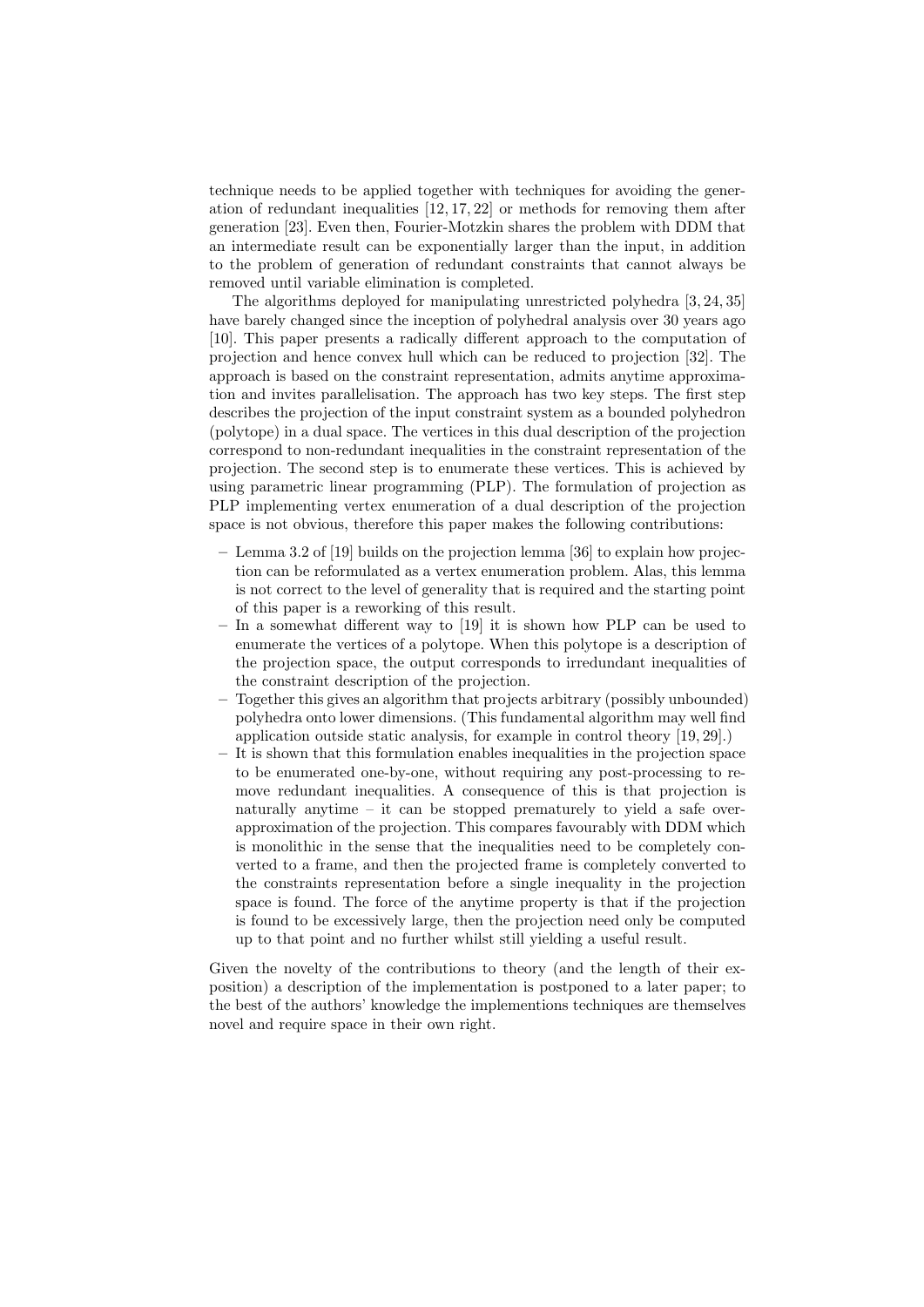## 2 Background

#### 2.1 Matrices and vectors

Let  $\boldsymbol{a} = \langle a_1, \ldots, a_n \rangle \in \mathbb{R}^n$  denote a column vector which is an  $n \times 1$  matrix. If  $a = \langle a_1, \ldots, a_n \rangle$  then  $a :: a = \langle a, a_1, \ldots, a_n \rangle$ . The dot product of two column vectors  $a, b \in \mathbb{R}^n$  is defined  $a \cdot b = a^Tb$  where  $A^T$  denotes transpose of a matrix A. For any matrix A,  $(A)_j$  refers to the jth column of A and  $(A)_J$ refers to the submatrix of columns indexed by J. Likewise  $(A)^j$  refers to the jth row and  $(A)^J$  refers to the submatrix of rows indexed by J. Similar notations are used for vectors, though bracketing is omitted when the column and row operator is clear. If  $A = \{a_1, \ldots, a_n\} \subseteq \mathbb{R}$  and  $a_1 < a_2 < \ldots < a_n$  then  $(A)_i = (a)_i$  where  $a = \langle a_1, \ldots, a_n \rangle$ . The lexicographical ordering relation on vectors is defined by  $\langle \rangle \preceq \langle \rangle$  and  $(a :: a) \preceq (b :: b)$  iff  $a \leq b$  or  $(a = b$  and  $a \preceq b$ ). If  $A = \{a_1, \ldots, a_m\} \subseteq \mathbb{R}^n$  then  $\min(A) = a_i$  such that  $a_i \preceq a_j$  for all  $1 \leq j \leq m$ . A vector (row) is lex-positive iff its first non-zero element is positive.

#### 2.2 Basic and non-basic variables

The simplex algorithm [7, 34] is formulated in terms of pivoting operations on bases. To introduce simplex consider maximising the cost function  $c \cdot \lambda$ , where  $c = \langle 1, 1, -3, -3, -1, -1, 0 \rangle$ , subject to the constraints  $A\lambda = b$  where  $\lambda \geq 0$  and

$$
A = \begin{bmatrix} 1 & -1 & 1 & -1 & 2 & -2 & 0 \\ 2 & 2 & 2 & 2 & 8 & 8 & 2 \end{bmatrix} \quad \mathbf{b} = \begin{bmatrix} 0 \\ 1 \end{bmatrix}
$$

Let  $B = \{1, 6\}$  and  $N = \{1, \ldots, 7\} \setminus B$  so that  $\lambda_B = \langle \lambda_1, \lambda_6 \rangle$  and  $\lambda_N =$  $\langle \lambda_2, \ldots, \lambda_5, \lambda_7 \rangle$  and moreover

$$
A_B = \begin{bmatrix} 1 & -2 \\ 2 & 8 \end{bmatrix} \quad A_N = \begin{bmatrix} -1 & 1 & -1 & 2 & 0 \\ 2 & 2 & 2 & 8 & 2 \end{bmatrix}
$$

Then  $A\lambda = b$  can be expressed as  $A_B\lambda_B + A_N\lambda_N = b$  hence  $A_B\lambda_B = b - A_N\lambda_N$ . Since the square matrix  $A_B$  is nonsingular this is equivalent to

$$
\lambda_B = A_B^{-1} \mathbf{b} - A_B^{-1} A_N \lambda_N \tag{1}
$$

This suggests putting  $\lambda_N = 0$  to give

$$
\lambda_B = A_B^{-1} \mathbf{b} = \frac{1}{12} \begin{bmatrix} 8 & 2 \\ -2 & 1 \end{bmatrix} \begin{bmatrix} 0 \\ 1 \end{bmatrix} = \frac{1}{12} \begin{bmatrix} 2 \\ 1 \end{bmatrix}
$$

Since  $\lambda_B \geq 0$  the point  $\lambda = \langle \frac{1}{6}, 0, 0, 0, 0, \frac{1}{12}, 0 \rangle$  satisfies both the equality constraints  $A\lambda = b$  and inequalities  $\lambda \geq 0$ , five of which are saturated by  $\lambda$ . Geometrically,  $\lambda$  is a vertex of the polyhedron  $\{\lambda \geq 0 \mid A\lambda = b\}$  and for this point  $c \cdot \lambda = \frac{1}{12}$ . In fact a vertex is defined by any B for which  $A_B$  is invertible (though a vertex may be defined by different  $B$ ). In this classical set up,  $B$  is called the basis, N the co-basis and  $\lambda_B$  and  $\lambda_N$  are, respectively, the basic and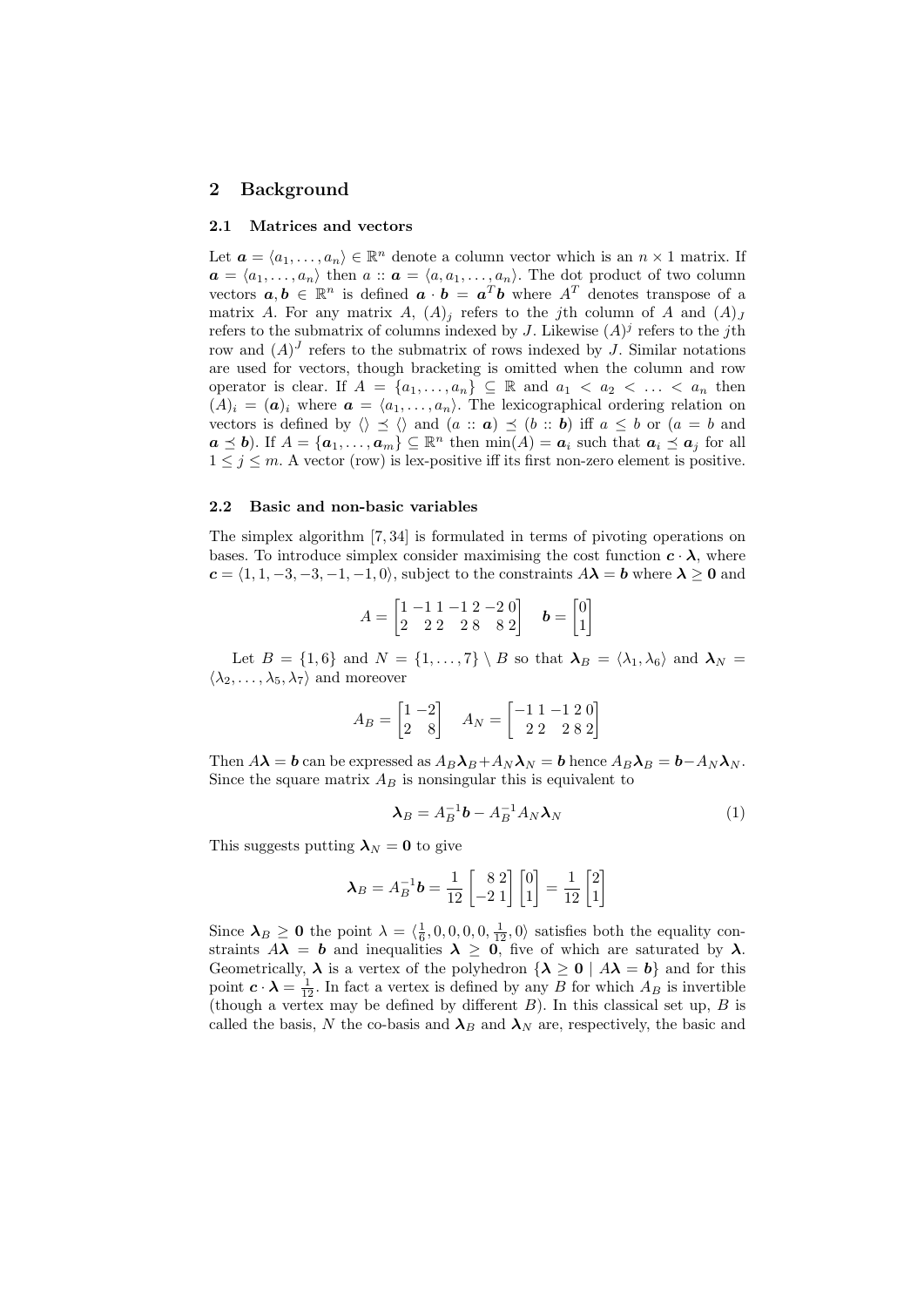non-basic variables. Moreover, the objective function  $c \cdot \lambda$  too can be considered to be a function of the non-basic variables  $\lambda_N$ . To see this, observe

$$
\boldsymbol{c} \cdot \boldsymbol{\lambda} = \boldsymbol{c}_B \cdot \boldsymbol{\lambda}_B + \boldsymbol{c}_N \cdot \boldsymbol{\lambda}_N = \boldsymbol{c}_B \cdot A_B^{-1} \boldsymbol{b} + (\boldsymbol{c}_N^T - \boldsymbol{c}_B^T A_B^{-1} A_N) \cdot \boldsymbol{\lambda}_N \qquad (2)
$$

The equalities of (1) and the objective given in (2) constitute the dictionary.

#### 2.3 Pivoting

In the (revised) simplex method [11], a path is found between adjacent bases that terminates with a basis that maximises the objective. Adjacent bases differ by one index and pivoting is used to transition from one basis to another. In each pivoting step, the basis B is updated with  $B' = (B\setminus\{i\})\cup\{j\}$  where  $i \in B$  is the index of a basic variable that leaves B and  $j \in N$  is the index for a non-basic variable that enters B. The index  $j \in N$  is chosen so that the corresponding element of  $\mathbf{c}_N^T - \mathbf{c}_B^T A_B^{-1} A_N$  is positive. This is achieved by solving  $\mathbf{y}^T A_B = \mathbf{c}_B^T$ <br>since then  $\mathbf{y}^T = \mathbf{c}_B^T A_B^{-1}$  hence  $\mathbf{c}_N^T - \mathbf{c}_B^T A_B^{-1} A_N = \mathbf{c}_N^T - \mathbf{y}^T A_N$ . To illustrate for  $B = \{1, 6\}$ , so that  $c_B = \langle 1, -1 \rangle$  and  $c_N = \langle 1, -3, -3, -1, 0 \rangle$ . Then

$$
\mathbf{y}^T = \mathbf{c}_B^T A_B^{-1} = \frac{1}{12} \begin{bmatrix} 1 & -1 \end{bmatrix} \begin{bmatrix} 8 & 2 \ -2 & 1 \end{bmatrix} = \frac{1}{12} \begin{bmatrix} 10 & 1 \end{bmatrix}
$$

$$
\mathbf{c}_N^T - \mathbf{y}^T A_N = \begin{bmatrix} 1 & -3 & -3 & -1 & 0 \end{bmatrix} - \frac{1}{12} \begin{bmatrix} 10 & 1 \end{bmatrix} \begin{bmatrix} -1 & 1 & -1 & 2 & 0 \ 2 & 2 & 2 & 8 & 2 \end{bmatrix}
$$

$$
= \frac{1}{6} \begin{bmatrix} 2 & -24 & -22 & -20 & -1 \end{bmatrix}
$$

The entering variable can only be  $\lambda_2$ . To find a leaving variable for  $i = 2$ , let

$$
\mathbf{d} = A_B^{-1}(A)_2 = \frac{1}{12} \begin{bmatrix} 8 & 2 \\ -2 & 1 \end{bmatrix} \begin{bmatrix} -1 \\ 2 \end{bmatrix} = \frac{1}{12} \begin{bmatrix} -4 \\ 4 \end{bmatrix}
$$

Then the largest  $t \geq 0$  is found such that  $\lambda_B - t d \geq 0$ . This occurs when  $t = \frac{1}{4}$ and then  $\lambda_B - t \mathbf{d} = \langle \frac{1}{4}, 0 \rangle$ . The second element of this vector is 0 hence the second variable of B, namely  $\lambda_6$ , leaves the basis. This gives the new basis  $B = \{1, 2\}$ for which  $\lambda_B = \langle \frac{1}{4}, \frac{1}{4} \rangle$  and  $c \cdot \lambda = \frac{1}{2}$  which has increased as desired. Repeating the process with  $B = \{1, 2\}$  gives  $c_B = \langle 1, 1 \rangle$ ,  $c_N = \langle -3, -3, -1, -1, 0 \rangle$  and

$$
\mathbf{y}^T = \frac{1}{12} \begin{bmatrix} 6 & 3 \end{bmatrix} \qquad \mathbf{c}_N^T - \mathbf{y}^T A_N = \frac{1}{2} \begin{bmatrix} -8 & -6 & -8 & -4 & -1 \end{bmatrix}
$$

Hence there is no variable to enter B and  $c \cdot \lambda$  is maximal. Although revised simplex is usually introduced with this pivoting rule, alternative rules may be attractive in certain situations.

#### 2.4 Avoiding cycling with lexicographic pivoting

Cycling, hence non-termination, can be resolved [2] by lexicographic pivot selection [7]. This pivoting rule is defined for a subset of the bases which are called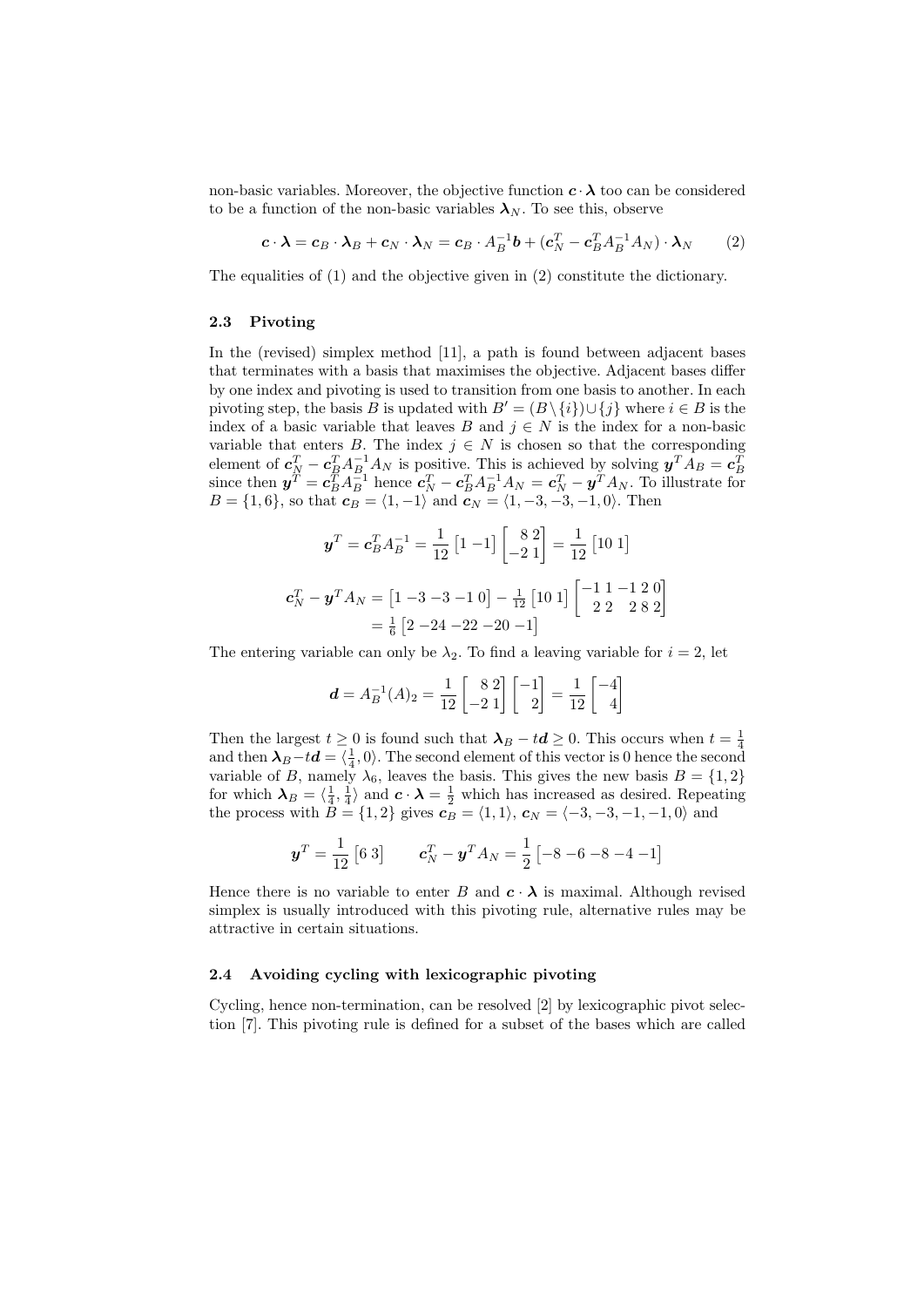lex-positive; each vertex, including degenerate ones, has a unique lex-positive basis. The graph of lex-positive bases is a subgraph of the basis graph yet still covers all the vertices. In the rest of this paper the dictionary is embedded into  $A\lambda = b$  by extending it to the system  $C(\mu : \lambda) = (0 : b)$  where

$$
C = \left[\begin{array}{c|c} 1 & -c \\ \hline 0 & A \end{array}\right]
$$

The rows and columns of  $C$  (and only this matrix) are indexed from 0 to preserve the correspondance with  $A\lambda = b$ . To illustrate, if  $B = \{0, 1, 6\}$  then

$$
C = \begin{bmatrix} \underline{1} | -1 \, -\, 1 \, \, 3 \, \, 3 \, \, 1 \, \, 1 \, \, 0 \\ 0 \, \, 1 \, \, -\, 1 \, \, 1 \, -\, 1 \, \, 2 \, -\, 2 \, \, 0 \\ 0 \, \, 2 \, \, 2 \, \, 2 \, \, 8 \, \, 8 \, \, 2 \end{bmatrix} \quad C_B = \begin{bmatrix} 1 \, -1 \, \, 1 \\ 0 \, \, 1 \, -\, 2 \\ 0 \, \, 2 \, \, 8 \end{bmatrix}
$$

A basis B is said to be lex-positive if each row  $(L)^j$  is lex-positive where  $j > 0$  and  $L = [C_B^{-1}(0::b) | C_B^{-1}]$ . For example, B is lex-positive since

$$
C_B^{-1} = \frac{1}{12} \begin{bmatrix} 12 & 10 & 1 \\ 0 & 8 & 2 \\ 0 & -2 & 1 \end{bmatrix} \quad L = \frac{1}{12} \begin{bmatrix} 1 & 12 & 10 & 1 \\ 2 & 0 & 8 & 2 \\ 1 & 0 & -2 & 1 \end{bmatrix}
$$

Lexicographic pivoting pivots whilst preserving the lex-positive basis property. In each pivoting step, row zero  $r = (C_B^{-1}C)^0$  is inspected to find an index  $j \in N$  such that  $(r)_j < 0$ . For

$$
C_B^{-1}C = \frac{1}{12} \begin{bmatrix} 12 & 0 & -20 & 48 & 28 & 40 & 0 & 2 \\ 0 & 12 & -4 & 12 & -4 & 32 & 0 & 4 \\ 0 & 0 & 4 & 0 & 4 & 4 & 12 & 2 \end{bmatrix}
$$

this would give  $j = 2$ . Then  $i =$  lexminratio( $B, j$ ) > 0 is computed which prescribes which  $i \in B$  should be replaced with j. The lexminratio operation is defined

$$
\text{lexminratio}(B, j) = \begin{cases} 0 & \text{if } S = \emptyset \\ (B)_{k+1} \text{ else if } (L)^k / (d)_k = \min(S) \end{cases}
$$

where  $\mathbf{d} = C_B^{-1}(C)_j$  and  $S = \{(L)^k/(\mathbf{d})_k \mid 0 < k \wedge 0 < (\mathbf{d})_k\}$ . Crucially if B is lexpositive then so is  $B' = (B \setminus \{i\}) \cup \{j\}$ . Continuing with  $j = 2$ ,  $d = \langle -20, -4, 4 \rangle$ ,  $S = \{\frac{1}{48}[1, 0, -2, 1]\}\$ and  $i = (B)_2 = 6$ . Hence  $B' = \{0, 1, 2\}$ . Observe that  $B'$  is lex-positive since

$$
[C_{B'}^{-1}(0::b) | C_{B'}^{-1}] = \frac{1}{4} \begin{bmatrix} 2|4 & 0 & 2\\ 1|0 & 2 & 1\\ 1|0 & -2 & 1 \end{bmatrix}
$$

Then

$$
C_{B'}^{-1}C = \frac{1}{4} \begin{bmatrix} 4 & 0 & 0 & 16 & 16 & 20 & 20 & 4 \\ 0 & 4 & 0 & 4 & 0 & 12 & 4 & 2 \\ 0 & 0 & 4 & 0 & 4 & 4 & 12 & 2 \end{bmatrix}
$$

and since all elements of row  $(C_{B'}^{-1}C)^{0}$  are positive, no new variable can enter  $B'$  and  $c \cdot \lambda$  is maximal.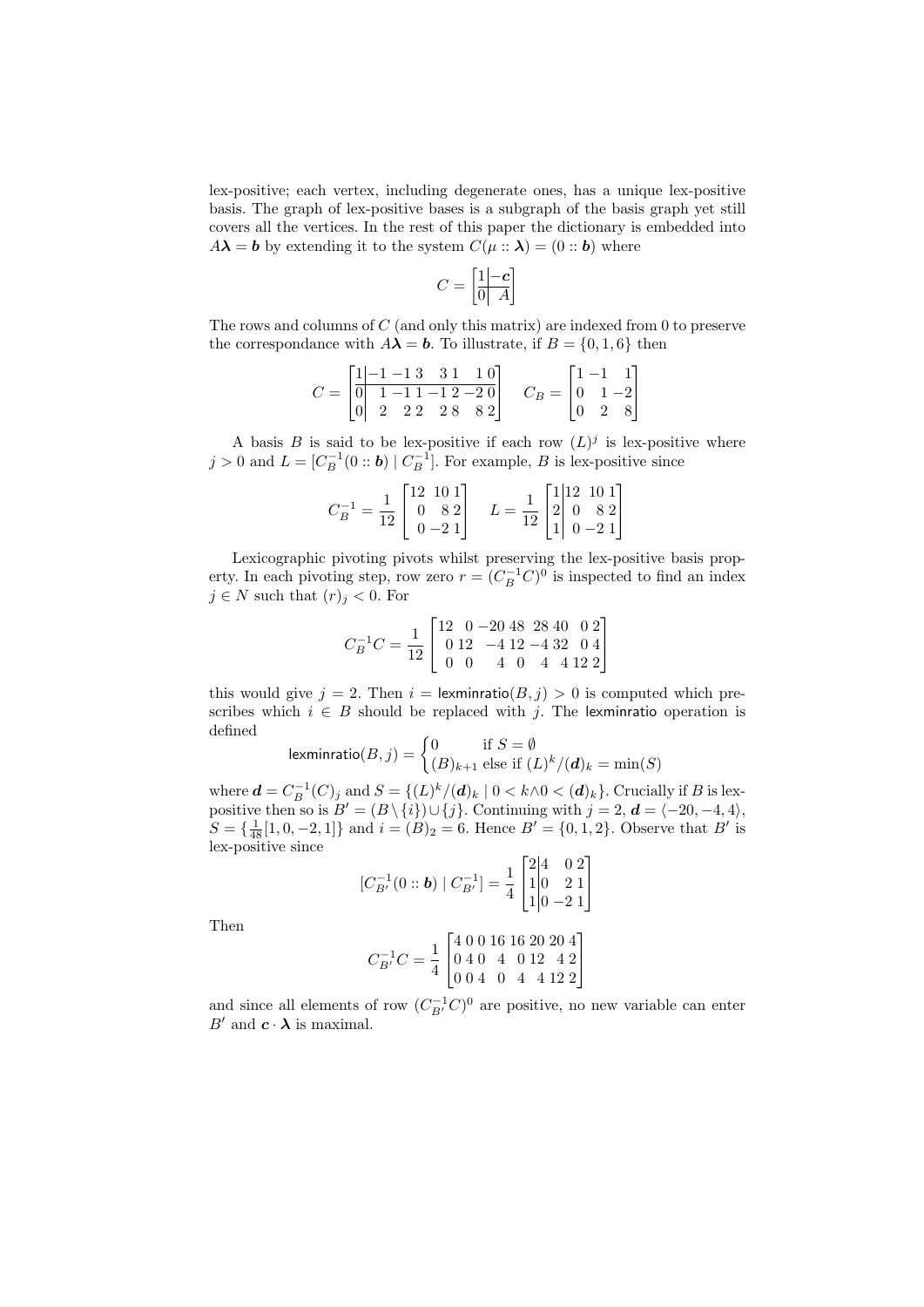

Fig. 1. (a) Inequalities (b) Projection (graphically) (c) Projection (Fourier-Motzkin)

## 3 Worked Example

This section centres on a worked example that illustrates the steps involved in setting up and applying the projection algorithm. The more formal aspects of the algorithm are detailed in the next section. The example involves eliminating the variable z from the following system of inequalities given in Fig  $1(a)$ . The system of inequalities is sufficiently simple for Fourier-Motzkin elimination to be applied. The projection is obtained by combining all the inequalities with a positive coefficient for z with those that have a negative coefficient for z. The resulting inequalities are given in Fig  $1(c)$ , where the left hand column indicates how the inequalities of Fig 1(a) are combined.

The system contains many redundant inequalities as is illustrated in the diagram given in Fig  $1(b)$  – it can be seen that the projection is a cone that can be described by just two inequalities, namely  $-3x - y \le -3$  and  $x + y \le 2$ . The challenge is to derive these constraints without generating the redundant inequalities, a problem that is magnified when eliminating many variables.

#### 3.1 Overview

The algorithm presented in this section proceeds in three separate steps, each of which is detailed in its own section. Sect. 3.2 shows how to formulate the projection problem in a dual fashion so that any inequality entailed by the projection corresponds to points in a cone. Sect. 3.3 shows how to compute a slice through the cone yielding a polytope (a bounded polyhedra). The vertices of the polytope then represent the non-redundant inequalities in the projection. Sect. 3.5 explains how to use PLP to enumerate the vertices of this polytope. By enumerating each vertex exactly once, the inequalities are generated with no repetition and no redundancy other than the enumeration of the trivial constraint  $0 \leq 1$ .

## 3.2 Describing the output inequalities as a cone

To represent the inequalities in the projection as a cone, a formulation of [19] is adapted in which a set of points of the form  $\langle \alpha_1, \alpha_2, \beta \rangle$  is used to represent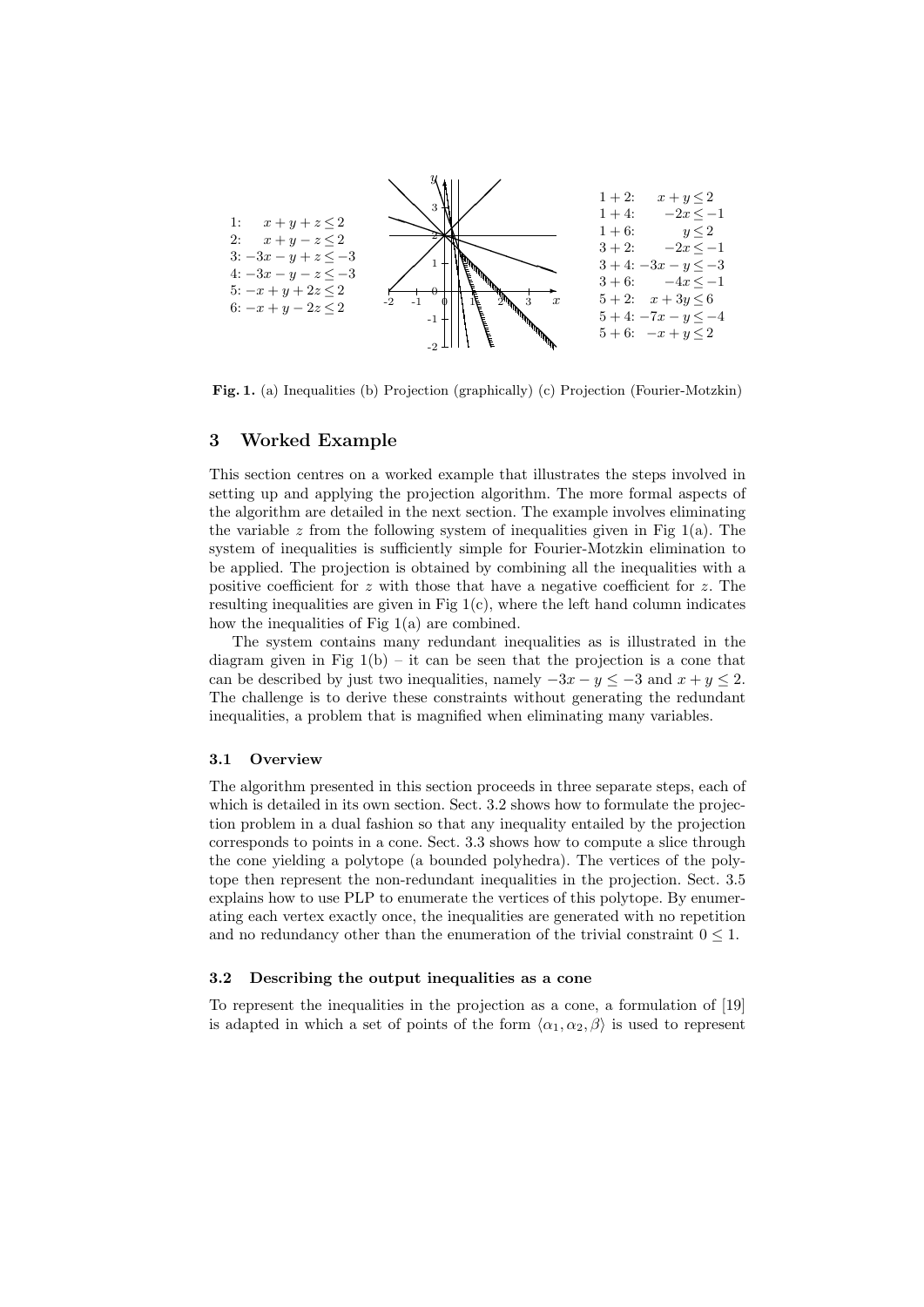inequalities  $\alpha_1 x + \alpha_2 y \leq \beta$  that are entailed by the system given in Fig 1(a). The inequalities are augmented with the trivial constraint  $0 \leq 1$ . These points are defined as solutions to the systems (3) and (4) below:

$$
\begin{bmatrix} \alpha_1 \\ \alpha_2 \\ \beta \end{bmatrix} = E^T \lambda \qquad E^T = \begin{bmatrix} 1 & 1 & -3 & -3 & -1 & -1 & 0 \\ 1 & 1 & -1 & -1 & 1 & 1 & 0 \\ 2 & 2 & -3 & -3 & 2 & 2 & 1 \end{bmatrix} \tag{3}
$$

where  $\lambda = \langle \lambda_1, \ldots, \lambda_7 \rangle \geq 0$  and

$$
D = [1 - 1 1 - 1 2 - 2 0] \qquad D\lambda = [0]
$$
 (4)

The matrix  $E^T$  represents the x, y coefficients and constants of the input inequalities. The  $\lambda$  variables are interpreted as weightings that prescribe positive linear combinations of the input inequalities that yield an entailed inequality. The equation given in  $(4)$  stipulates that the sum of the z coefficients is zero, in other words z is eliminated.

Let  $\Lambda = {\lambda \in \mathbb{R}^7 \mid D\lambda = 0 \land \lambda \ge 0}$  and  $E^T \Lambda = {E^T \lambda \mid \lambda \in \Lambda}$ . Observe that if  $\langle \alpha_1, \alpha_2, \beta \rangle \in E^{T} \Lambda$ , that is, the point  $\langle \alpha_1, \alpha_2, \beta \rangle$  satisfies (3) and (4), then  $\mu\langle\alpha_1, \alpha_2, \beta\rangle \in E^{T} \Lambda$  for any  $\mu \geq 0$  hence  $E^{T} \Lambda$  constitutes a cone. Importantly the final column of  $E^T$  permits the constant  $\beta$  of an inequality to be relaxed: if  $\alpha_1 x + \alpha_2 y \leq \beta$  is entailed and  $\beta \leq \beta'$ , then  $\alpha_1 x + \alpha_2 y \leq \beta'$  is also entailed.

#### 3.3 Slicing the cone with a plane to obtain a polytope

In order to construct a polytope in the  $\langle \alpha_1, \alpha_2, \beta \rangle$  space, a plane slicing through the cone  $E<sup>T</sup> \Lambda$  is required. To find such a plane, consider the inequalities that are entailed by the initial system given in Fig  $1(a)$ , again represented dually as a set of points, denoted G. Any inequality  $\alpha_1 x + \alpha_2 y + \alpha_3 z \leq \beta$  entailed by the inequalities of Fig 1(a) is represented by a point  $\langle \alpha_1, \alpha_2, \alpha_3, \beta \rangle \in G$  where  $G = \{R\mu \mid \mu \geq 0\}$  and

$$
R = \begin{bmatrix} 1 & 1 & -3 & -3 & -1 & -1 & 0 \\ 1 & 1 & -1 & -1 & 1 & 1 & 0 \\ 1 & -1 & 1 & -1 & 2 & -2 & 0 \\ 2 & 2 & -3 & -3 & 2 & 2 & 1 \end{bmatrix}
$$

Each column of R gives the coefficients  $\alpha_i$  and the constant  $\beta$  of an inequality of Fig 1(a), again augmented with the additional inequality  $0 \leq 1$ . G is a cone incident to the origin where the columns of R are extremal rays of  $G$  (rays that cannot be obtained as positive linear combinations of others).

A plane that slices  $E^T A$  can be derived from one that slices G. Let  $a\alpha_1 +$  $b\alpha_2 + c\alpha_3 + d\beta = 0$  be a plane that supports the cone G at the origin, hence all the rays of G are strictly above this plane. By setting  $\mu = \langle 1, \ldots, 1 \rangle$  in G, the ray  $\{\mu(1, 1, 1, 2) | \mu \geq 0\}$  gives the point  $\langle 1, 1, 1, 2 \rangle$ , similarly  $\{\mu(1, 1, -1, 2) | \mu \geq 0\}$ gives  $\langle 1, 1, -1, 2 \rangle$ , etc. Values for a, b, c, d can be found by setting up a linear program which asserts that each of these 7 points are strictly above the plane by at least some quantity  $\epsilon$ :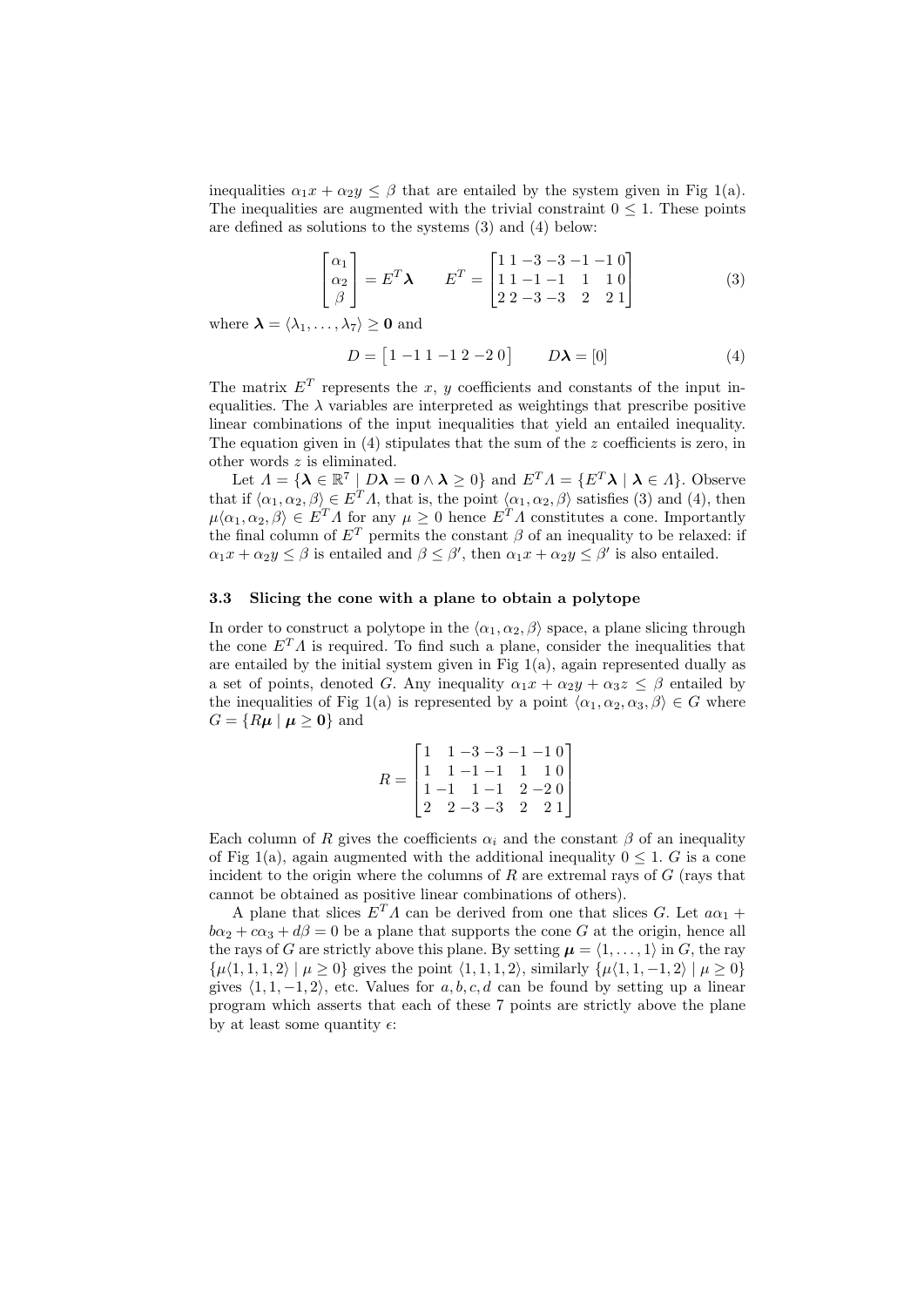Maximise  $\epsilon$  subject to  $\epsilon \leq a+b+c+2d$   $-1 \leq a \leq 1$ 

| cen na | $\mathfrak{c}\geq u\mp v\mp v\mp zu$ | $-1 > u > 1$       |
|--------|--------------------------------------|--------------------|
|        | $\epsilon \leq a+b-c+2d$             | $-1 \leq b \leq 1$ |
|        | $\epsilon \leq -3a - b + c - 3d$     | $-1 \leq c \leq 1$ |
|        | $\epsilon \leq -3a - b - c - 3d$     | $-1 < d < 1$       |
|        | $\epsilon \leq -a + b + 2c + 2d$     | $0 \leq \epsilon$  |
|        | $\epsilon \leq -a + b - 2c + 2d$     | $\epsilon \leq d$  |

The bounds  $-1 \leq a, b, c, d \leq 1$  are included for normalisation since the plane  $a\alpha_1 + b\alpha_2 + c\alpha_3 + d\beta = 0$  can also be described by  $\mu a\alpha_1 + \mu b\alpha_2 + \mu c\alpha_3 + \mu d\beta = 0$ where  $\mu \geq 0$  is any positive multiplier. Solving the linear program gives  $a = -1$ ,  $b = \frac{1}{3}$ ,  $c = 0$ ,  $d = \frac{2}{3}$  and  $\epsilon = \frac{2}{3}$ . The value of  $\epsilon$  is discarded and the equation of the plane that supports G is  $-3\alpha_1 + \alpha_2 + 0\alpha_3 + 2\beta = 0$ .

Next observe that  $E^T A = \{\langle \alpha_1, \alpha_2, \beta \rangle \mid \langle \alpha_1, \alpha_2, 0, \beta \rangle \in G\}$ . As a consequence, a supporting plane for  $E^T A$  can be found merely by removing the  $\alpha_3$  component (note that  $c = 0$  is an oddity of this particular example). This gives  $-3\alpha_1 +$  $\alpha_2 + 2\beta = 0$  which indeed supports  $E^T A$ . Finally the constant for the plane is adjusted so that it slices through  $E<sup>T</sup>$ *A*. Any positive value may be chosen, here the plane is set to have constant 1, that is,  $-3\alpha_1 + \alpha_2 + 2\beta = 1$ . Since  $\langle \alpha_1, \alpha_2, \beta \rangle = E^T \lambda$  the equation of the plane induces a further constraint on  $\lambda$ :

$$
1 = -3\alpha_1 + \alpha_2 + 2\beta = -3\begin{bmatrix} 1 & 1 & -3 & -3 & -1 & -1 & 0 \end{bmatrix} \begin{matrix} \lambda + \\ \lambda + \\ 2 & 2 & -3 & -3 & 2 & 2 & 1 \end{matrix} \begin{matrix} \lambda + \\ \lambda = \begin{bmatrix} 2 & 2 & 2 & 8 & 8 & 2 \end{bmatrix} \lambda \end{matrix}
$$

Augmenting equation (4) the system  $A\lambda = c$  is obtained where:

$$
A = \begin{bmatrix} 1 & -1 & 1 & -1 & 2 & -2 & 0 \\ 2 & 2 & 2 & 2 & 8 & 8 & 2 \end{bmatrix} \quad \mathbf{c} = \begin{bmatrix} 0 \\ 1 \end{bmatrix} \tag{5}
$$

Under this construction, the set  $\Lambda' = {\lambda \in \mathbb{R}^7 \mid A\lambda = c \land \lambda \ge 0}$  is not a cone; it is a polytope.  $E^T A'$  is a polytope as a consequence.

#### 3.4 The vertices of the polytope as irredundant inequalities

For each non-redundant inequality  $\alpha_1 x + \alpha_2 y \leq \beta$  in the projection there exists a unique vertex  $\langle \alpha_1, \alpha_2, \beta \rangle \in E^{T} \Lambda'$ . Moreover, if  $\langle \alpha_1, \alpha_2, \beta \rangle$  is a vertex of  $E^{T} \Lambda'$ there exists a vertex  $\lambda$  of  $\Lambda'$  such that  $\langle \alpha_1, \alpha_2, \beta \rangle = E^T \lambda$ . However, the converse does not hold. If  $\lambda$  is a vertex of  $\Lambda'$  then  $E^T\lambda$  is not necessarily a vertex of  $E<sup>T</sup> \Lambda'$ . To illustrate, the following table gives the vertices  $\lambda$  of  $\Lambda'$  for the system given in (5) and  $\langle \alpha_1, \alpha_2, \beta \rangle = E^T \lambda$ :

|  |  |  |  | $\lambda_1$ $\lambda_2$ $\lambda_3$ $\lambda_4$ $\lambda_5$ $\lambda_6$ $\lambda_7$ $\alpha_1$ $\alpha_2$ $\beta$ |  |  |  |  |  | $\lambda_1$ $\lambda_2$ $\lambda_3$ $\lambda_4$ $\lambda_5$ $\lambda_6$ $\lambda_7$ $\alpha_1$ $\alpha_2$ $\beta$         |  |
|--|--|--|--|-------------------------------------------------------------------------------------------------------------------|--|--|--|--|--|---------------------------------------------------------------------------------------------------------------------------|--|
|  |  |  |  | $\frac{1}{4}$ $\frac{1}{4}$ 0 0 0 0 0 $\frac{1}{2}$ $\frac{1}{2}$ 1                                               |  |  |  |  |  | 0 0 $\frac{1}{6}$ 0 0 $\frac{1}{12}$ 0 $\left -\frac{7}{12} - \frac{1}{12} - \frac{1}{3}\right $                          |  |
|  |  |  |  | $\frac{1}{4}$ 0 0 $\frac{1}{4}$ 0 0 0 $\left -\frac{1}{2}\right $ 0 $\left -\frac{1}{4}\right $                   |  |  |  |  |  | $0 \frac{1}{6} \quad 0 \quad 0 \quad \frac{1}{12} \quad 0 \quad 0 \quad \frac{1}{12} \quad \frac{1}{4} \quad \frac{1}{2}$ |  |
|  |  |  |  | $\frac{1}{6}$ 0 0 0 $\frac{1}{12}$ 0 $\frac{1}{12}$ $\frac{1}{4}$ $\frac{1}{2}$                                   |  |  |  |  |  | 0 0 0 $\frac{1}{6}$ $\frac{1}{12}$ 0 $0$ $\left -\frac{7}{12} - \frac{1}{12} - \frac{1}{3}\right $                        |  |
|  |  |  |  | $0 \frac{1}{4} \frac{1}{4} 0 0 0 0  \begin{matrix} -\frac{1}{2} & 0 & -\frac{1}{4} \end{matrix}$                  |  |  |  |  |  | 0 0 0 0 $\frac{1}{16}$ $\frac{1}{16}$ 0 $-\frac{1}{8}$ $\frac{1}{8}$ $\frac{1}{4}$                                        |  |
|  |  |  |  | 0 0 $\frac{1}{4}$ $\frac{1}{4}$ 0 0 $0$ $\left -\frac{3}{2}-\frac{1}{2}-\frac{3}{2}\right $                       |  |  |  |  |  | $0 \t0 \t0 \t0 \t0 \t0 \t\frac{1}{2}$ 0 0 $\frac{1}{2}$                                                                   |  |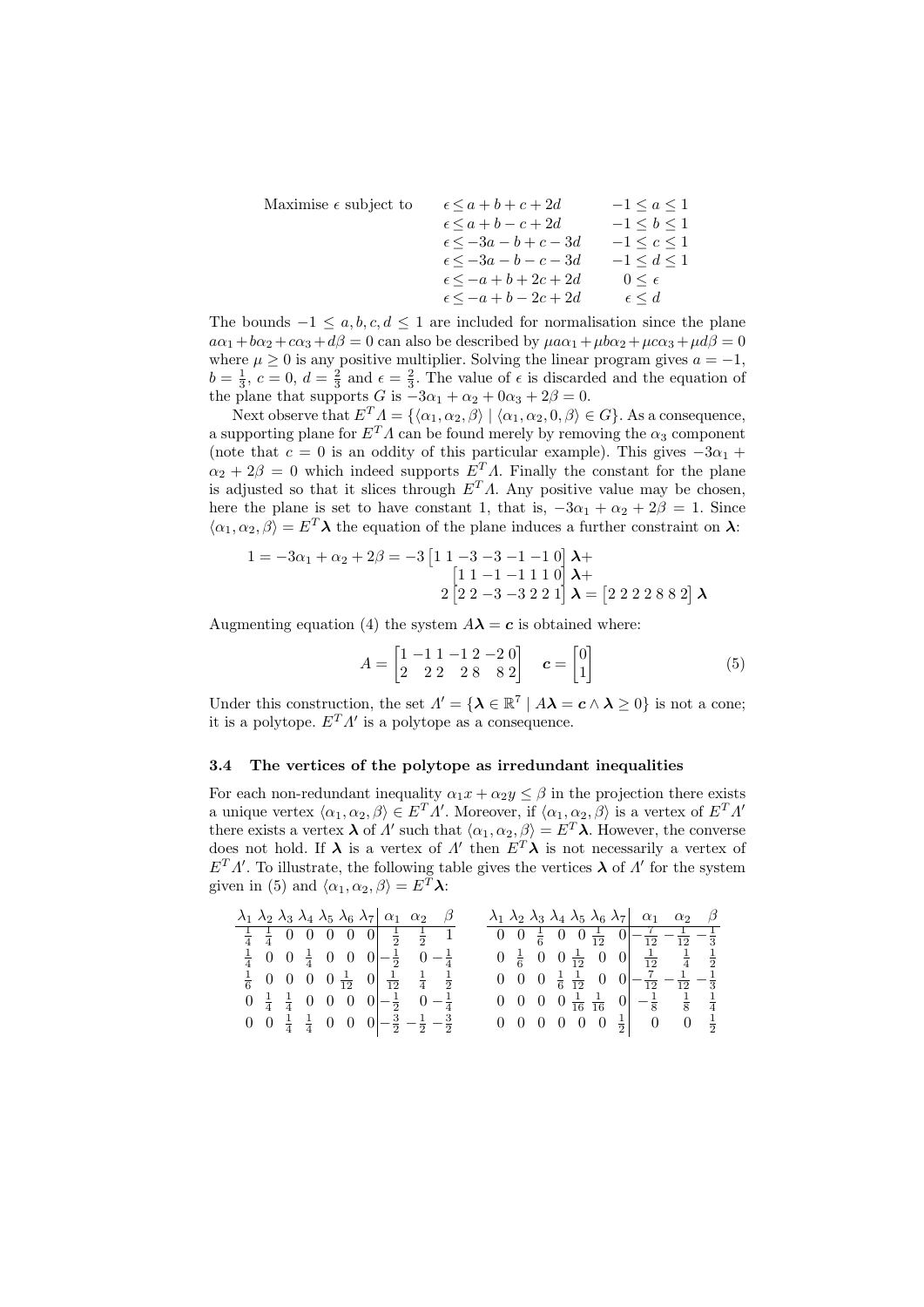First observe that  $E_7^T\langle 0, 0, \frac{1}{6}, 0, 0, \frac{1}{12}, 0 \rangle = \langle -\frac{7}{12}, -\frac{1}{12}, -\frac{1}{3} \rangle = E^T\langle 0, 0, 0, \frac{1}{6}, \frac{1}{12}, 0, 0 \rangle$ and second that  $-\frac{7}{12}x - \frac{1}{12}y \leq -\frac{1}{3}$  is a redundant inequality. In fact, only rows 1 and 5 give non-redundant inequalities; row 10 gives the trivial inequality  $0 \leq 1$ and the remaining rows give inequalities that are redundant. (Note that this table is only given for the purposes of exposition and is not actually calculated as part of the projection algorithm.)

#### 3.5 Enumerating inequalities using PLP

To enumerate the vertices of the polytope defined in section 3.3, hence the irredundant inequalities of the projection space, PLP is used. As the parameters vary the basis representing the optimum changes – a subset of these bases correspond to the vertices. Consider an objective function parameterised by variables  $\delta_1$  and  $\delta_2$ :

$$
\delta_1 \alpha_1 + \delta_2 \alpha_2 = \delta_1 (E^T)^1 \cdot \boldsymbol{\lambda} + \delta_2 (E^T)^2 \cdot \boldsymbol{\lambda} = \boldsymbol{c} \cdot \boldsymbol{\lambda}
$$

where  $c = \langle \delta_1 + \delta_2, \delta_1 + \delta_2, -3\delta_1 - \delta_2, -3\delta_1 - \delta_2, -\delta_1 + \delta_2, -\delta_1 + \delta_2, 0 \rangle$ . The range of values taken by  $\delta_1$  and  $\delta_2$  can be constrained to  $-1 \leq \delta_1, \delta_2 \leq 1$  without changing the set of possible objectives. This leads to tableau:

$$
C = \begin{bmatrix} \frac{1}{\rho} - \frac{d}{\rho} \\ 0 & \frac{d}{\rho} \end{bmatrix} = \begin{bmatrix} \frac{1}{\rho} \begin{bmatrix} -\delta_1 - \delta_2 & -\delta_1 - \delta_2 & 3\delta_1 + \delta_2 & 3\delta_1 + \delta_2 & 3\delta_1 + \delta_2 & 6\delta_1 - \delta_2 & 0 & 0 \\ 0 & 1 & -1 & 1 & -1 & 2 & -2 & 0 \\ 0 & 2 & 2 & 2 & 2 & 8 & 8 & 2 & 1 \end{bmatrix} \end{bmatrix}
$$

An initial basis (hence vertex) is found by fixing  $\delta_1$  and  $\delta_2$  and optimising. Here,  $\delta_1 = \delta_2 = 1$ , hence  $\alpha_1 + \alpha_2$  is maximised, to give  $B = \{0, 1, 2\}$ . The pivots involved in this optimisation lead to:

$$
C_B = \begin{bmatrix} 1 & (-\delta_1 - \delta_2) & (-\delta_1 - \delta_2) \\ 0 & 1 & -1 \\ 0 & 2 & 2 \end{bmatrix} \qquad C_B^{-1} = \frac{1}{4} \begin{bmatrix} 4 & 0 & (2\delta_1 + 2\delta_2) \\ 0 & 2 & 1 \\ 0 & -2 & 1 \end{bmatrix}
$$
\n
$$
T_1 = C_B^{-1} C = \begin{bmatrix} 1 & 0 & 0 & (4\delta_1 + 2\delta_2) & (4\delta_1 + 2\delta_2) & (5\delta_1 + 3\delta_2) & (5\delta_1 + 3\delta_2) & (5\delta_1 + 3\delta_2) & (5\delta_1 + 3\delta_2) & (5\delta_1 + 3\delta_2) & (5\delta_1 + 3\delta_2) & (5\delta_1 + 3\delta_2) & (5\delta_1 + 3\delta_2) & (5\delta_1 + 3\delta_2) & (5\delta_1 + 3\delta_2) & (5\delta_1 + 3\delta_2) & (5\delta_1 + 3\delta_2) & (5\delta_1 + 3\delta_2) & (5\delta_1 + 3\delta_2) & (5\delta_1 + 3\delta_2) & (5\delta_1 + 3\delta_2) & (5\delta_1 + 3\delta_2) & (5\delta_1 + 3\delta_2) & (5\delta_1 + 3\delta_2) & (5\delta_1 + 3\delta_2) & (5\delta_1 + 3\delta_2) & (5\delta_1 + 3\delta_2) & (5\delta_1 + 3\delta_2) & (5\delta_1 + 3\delta_2) & (5\delta_1 + 3\delta_2) & (5\delta_1 + 3\delta_2) & (5\delta_1 + 3\delta_2) & (5\delta_1 + 3\delta_2) & (5\delta_1 + 3\delta_2) & (5\delta_1 + 3\delta_2) & (5\delta_1 + 3\delta_2) & (5\delta_1 +
$$

Observe that with  $\delta_1 = \delta_2 = 1$  this tableau represents an optimum since (in row  $T_1^0$ ) the objective entry for each non-basic column is positive. However, decreasing the  $\delta_1$  parameter to  $-\frac{1}{2}$  leads to the objective entries for columns 3 and 4 to be 0. Hence with the new parameters there are potential alternative bases that correspond to points optimal with respect to the objective (optimal bases). These possibilities are explored, that is, columns 3 and 4 are considered as candidates to enter the basis with objective  $-\frac{1}{2}\alpha_1 + \alpha_2$ . Note that this treatment of pivoting is slightly non-standard – when optimising with respect to an objective a column is considered as a candidate to enter the basis when its objective entry is strictly negative; here, it is optimal bases that are of interest and the condition is that objective entries that are zero. In the example column 3 is selected as the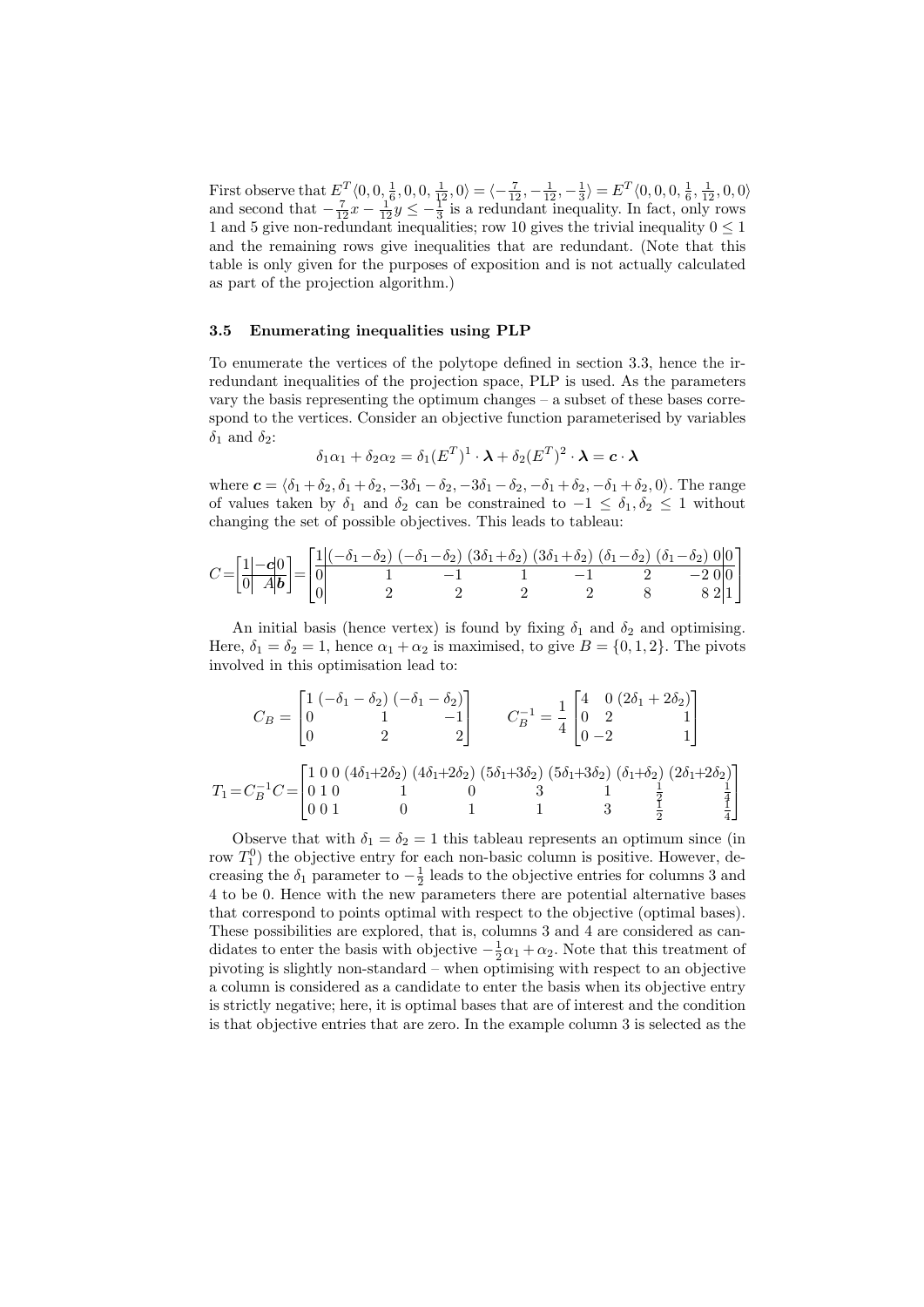candidate to enter the basis, lexminratio( $B$ , 3) = 1 so that column 1 leaves, with the result that B is now  $\{0, 2, 3\}$ . Pivoting gives:

$$
T_2 = \begin{bmatrix} 1 & (-4\delta_1 - 2\delta_2) & 0 & 0 & (4\delta_1 + 2\delta_2) & (-7\delta_1 - 3\delta_2) & (\delta_1 + \delta_2) & -\delta_1 & -\frac{\delta_1}{2} \\ 0 & 1 & 0 & 0 & 3 & 1 & \frac{1}{2} & \frac{1}{4} \\ 0 & 0 & 1 & 0 & 1 & 1 & 3 & \frac{1}{2} & \frac{1}{4} \end{bmatrix}
$$

Observe that with  $\delta_1 = -\frac{1}{2}$  and  $\delta_2 = 1$  this still represents an optimum. However, this tableau does not represent a vertex of the projection space. At a vertex, the parameters should have sufficient freedom that a perturbation in one parameter can be balanced by perturbations in the other parameters such that the perturbed objective is still optimal. In  $T_2$ , columns 1 and 4 can only be non-negative with the current parameter values – any perturbation cannot be balanced, leaving the objective non-optimal. Now column 4 enters the basis and column 2 leaves. The basis is now  $\{0, 3, 4\}$  and pivoting gives:

$$
T_3=\begin{bmatrix} 1\left(-4\delta_1-2\delta_2\right) \left(-4\delta_1-2\delta_2\right) \ 0 \ 0 \left(-11\delta_1-5\delta_2\right) \left(-11\delta_1-5\delta_2\right) \left(-3\delta_1-\delta_2\right) \left(-\frac{3\delta_1}{2}-\frac{\delta_2}{2}\right) \\ 0 \ 1 \ 0 \ 0 \ 1 \ 0 \ 1 \ 1 \ 1 \ 3 \ \ \, \frac{1}{2} \ \ \, \frac{1}{4} \end{bmatrix}
$$

Observe that  $T_3$  is a vertex – the columns with value zero (columns 1 and 2) can remain with non-negative entries when the values of  $\delta_1$  or  $\delta_2$  are perturbed. Next observe that no further pivots are available with  $-1 \leq \delta_1 < -\frac{1}{2}$ . Again, with  $\delta_1 = -\frac{1}{2}$  fixed, there are no pivots available for any value  $-1 \le \delta_2 \le 1$ .

Returning to the original basis and tableau, and this time allowing the  $\delta_2$ parameter to vary, it can be observed that an alternative basis may be optimal when  $\delta_2 = -1$ , see column 7. When 7 enters the basis, 2 is chosen to leave the basis, giving basis  $\{0, 1, 7\}$ . Pivoting gives:

$$
T_4 = \begin{bmatrix} 1 & 0 & (-2\delta_1 - 2\delta_2) & (4\delta_1 + 2\delta_2) & 2\delta_1 & (3\delta_1 + \delta_2) & (-\delta_1 - 3\delta_2) & 0 & 0 \\ 0 & 1 & -1 & 1 & -1 & 2 & -2 & 0 \\ 0 & 0 & 2 & 0 & 2 & 6 & 1 \frac{1}{2} \end{bmatrix}
$$

Again this represents a vertex. A further sequence of pivots is explored, with the basis becoming  $\{0, 4, 7\}$  when  $\delta_1 = \frac{1}{2}$  and  $\delta_2 = -1$ , then  $\{0, 3, 4\}$ when  $\delta_1 = \frac{1}{3}, \delta_2 = -1$ . This leads again to the tableau  $T_3$ . No further vertices are generated, that is, the output is the three basis  $\{0, 1, 2\}$ ,  $\{0, 3, 4\}$ ,  $\{0, 1, 7\}$ corresponding to the tableaux  $T_1$ ,  $T_3$  and  $T_4$ . The constant columns for these tableaux are:

| <b>A</b> |                | 0 |
|----------|----------------|---|
|          | $\overline{1}$ |   |
|          |                |   |
|          |                |   |

The basis and the weighting of the basis elements indicates how inequalities from the input are combined in order to give a non-redundant output inequality. In the  $\{0, 1, 2\}$  basis the 1 and 2 inequalities are weighted equally giving  $x + y \leq$ 2, in the  $\{0,3,4\}$  basis the 3 and 4 inequalities are weighted equally giving  $-3x - y \leq -3$  and in the  $\{0, 7, 2\}$  basis the 2 inequality is not weighted, giving the  $0 \leq 1$  trivial constraint. That is, the output is, up to the trivial constraint. the non-redundant inequalities of the projection space.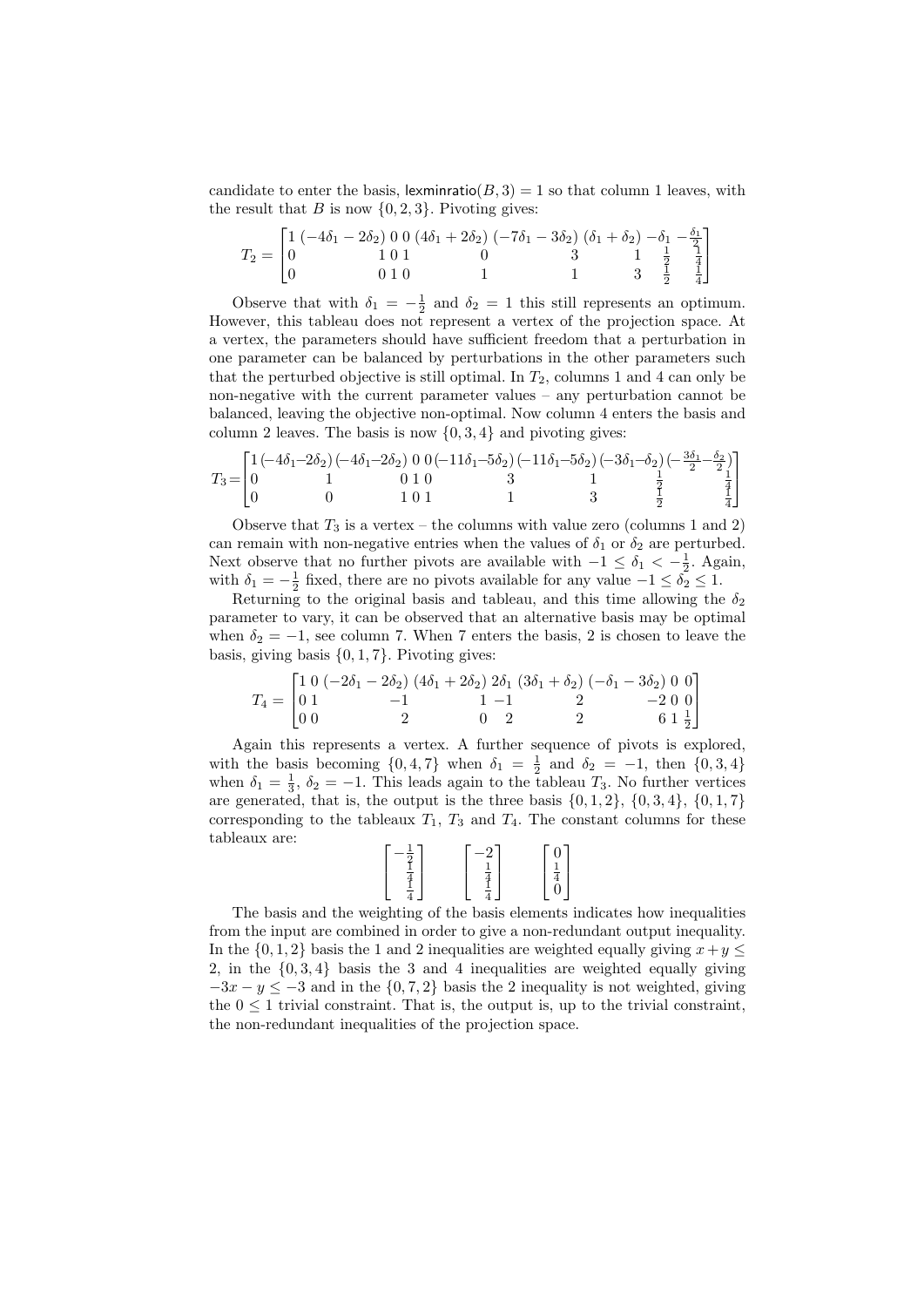#### 4 Anytime Projection using Vertex Enumeration

This section explains how an anytime projection algorithm can be obtained through vertex enumeration, where each vertex is in one-to-one correspondence with an irredundant inequality in the projection (with the exception of a single vacuous inequality that is a by-product of the construction). To concisely formulate the projection problem consider the system  $Cx + Dy \leq b$  where C and D are matrices of coefficients of dimension  $m \times d$  and  $m \times d'$ , x and y are d-ary and  $d'$ -ary vectors of (distinct) variables, and  $\boldsymbol{b}$  is an m-ary vector of constants. The construction starts with the well-known projection lemma [36]. The lemma states that points in the projection satisfy linear combinations of the input inequalities:

**Lemma 1.** If  $P = \{x : y \in \mathbb{R}^{d+d'} \mid Cx + Dy \leq b\}$  is a polyhedron, and  $\Lambda = {\mathbf{\lbrace \lambda \in \mathbb{R}^m \mid D^T\lambda = 0 \land \lambda \geq 0 \rbrace}}$ , then the projection of P onto x is given by

$$
\pi_{\boldsymbol{x}}(P) = \{ \boldsymbol{x} \in \mathbb{R}^d \mid \forall \boldsymbol{\lambda} \in \Lambda \ . \ \boldsymbol{\lambda}^T C \boldsymbol{x} \leq \boldsymbol{\lambda}^T \boldsymbol{b} \}
$$

The next step in the construction is, on the face of it, rather odd.  $Cx + Dy \leq b$ is augmented with the vacuous inequality  $0 \leq 1$ . Thus let C' be the  $m + 1 \times d$ matrix where  $C'_{m+1} = 0$ , D' be the  $m + 1 \times d$  matrix where  $D'_{m+1} = 0$ , and  $b' = b$ : 1 and :: denotes concatenation. To match against the previous section, define  $E = [C' | b']$ . The main result can now be stated:

Theorem 1. Suppose

$$
P = \left\{ \boldsymbol{x} \, : \, \boldsymbol{y} \in \mathbb{R}^{d+d'} \, | C \boldsymbol{x} + D \boldsymbol{y} \le \boldsymbol{b} \right\} \quad A' = \left\{ \boldsymbol{\lambda}' \in \mathbb{R}^{m+1} \, \big| D'^T \boldsymbol{\lambda}' = \boldsymbol{0} \, \wedge \, \boldsymbol{\lambda}' \ge \boldsymbol{0} \right\}
$$
\n
$$
S = \left\{ \boldsymbol{\alpha} \, : \, \beta \in \mathbb{R}^{d+1} \, \big| \, \exists \boldsymbol{\lambda}' \in \Lambda' \, \wedge \, \boldsymbol{\alpha} = C'^T \boldsymbol{\lambda}' \, \wedge \, \beta = \boldsymbol{b}'^T \boldsymbol{\lambda}' \right\}
$$

and the plane  $S' = \{(\boldsymbol{\alpha} : \beta) \in \mathbb{R}^{d+1} \mid \boldsymbol{\alpha}^T \boldsymbol{c} + \beta = 1\}$  slices the cone S where  $c \in \mathbb{R}^d$ . Then the following representation of  $\pi_x(P)$  is irredundant

$$
\pi_{\boldsymbol{x}}(P) = \{ \boldsymbol{x} \in \mathbb{R}^d \, \big| \, \boldsymbol{\alpha}^T \boldsymbol{x} \leq \beta \ \wedge \ \boldsymbol{\alpha} : \beta \in \text{vertex}(S \cap S') \ \wedge \ \boldsymbol{\alpha} : \beta \neq \boldsymbol{0} : 1 \}
$$

where  $vertex(S \cap S')$  denotes the vertices of  $S \cap S'$ .

Proof.

- Let  $\alpha$  ::  $\beta \in S$  and  $\mathbf{x} \in \pi_{\mathbf{x}}(P)$ . Thus there exists  $\lambda' = \langle \lambda_1, \ldots, \lambda_{m+1} \rangle \in \Lambda'$ such that  $\boldsymbol{\alpha} = {C'}^T \boldsymbol{\lambda}'$  and  $\beta = {\boldsymbol{b}'}^T \boldsymbol{\lambda}'$ . Let  $\boldsymbol{\lambda} = \langle \lambda_1, \ldots, \lambda_m \rangle$ . Since  $D^T \boldsymbol{\lambda} = \mathbf{0}$ by lemma 1 it follows  $\lambda^T C x \leq \lambda^T b$ . But  $\alpha = C^T \lambda$  hence  $\alpha^T = \lambda^T C$  and  $\beta = \boldsymbol{\lambda}^T \boldsymbol{b} + \lambda_{m+1}$  where  $\lambda_{m+1} \geq 0$ . Thus  $\boldsymbol{\alpha}^T \boldsymbol{x} = \boldsymbol{\lambda}^T C \boldsymbol{x} \leq \boldsymbol{\lambda}^T \boldsymbol{b} \leq \beta$ .
- $-$  Let  $\alpha :: \beta \in vertex(S \cap S')$  such that  $\alpha :: \beta \neq 0 :: 1$ . Suppose  $\alpha :: \beta =$  $\mu_0+\sum_{i=1}^\ell\mu_i(\boldsymbol{\alpha}_i::\beta_i) \text{ for some } \boldsymbol{\alpha}_1::\beta_1,\ldots,\boldsymbol{\alpha}_\ell::\beta_\ell\in S \text{ and } \mu_0\geq 0,\mu_1\geq 0,$  $\ldots, \mu_{\ell} \geq 0$ . Observe  $\mathbf{0} :: 1 \in S \cap S'$ P  $\begin{array}{l} \alpha_i, \mu_{\ell} \geq 0. \text{ Observe } \mathbf{0} :: 1 \in S \cap S' \text{ and put } \mathbf{\alpha}_0 :: \beta_0 = \mathbf{0} :: 1. \text{ Thus } \mathbf{\alpha} :: \beta = i_{i=0} \mu_i(\mathbf{\alpha}_i :: \beta_i). \text{ But } 1 = (\mathbf{\alpha} :: \beta)^T (\mathbf{c} :: 1) = \sum_{i=0}^{\ell} \mu_i(\mathbf{\alpha}_i :: \beta_i)^T (\mathbf{c} :: 1) = i_{i=0} \mu_i(\mathbf{\alpha}_i :: \beta_i). \end{array}$  $\sum_{i=0}^{\ell} \mu_i$  hence  $1 = \sum_{i=0}^{\ell} \mu_i$ . Since  $\boldsymbol{\alpha} :: \beta \neq \mathbf{0} :: 1$  there exists  $1 \leq i \leq \ell$  such that  $\alpha$  ::  $\beta = \alpha_i$  ::  $\beta_i$  thus  $\alpha^T x \leq \beta$  is irredundant.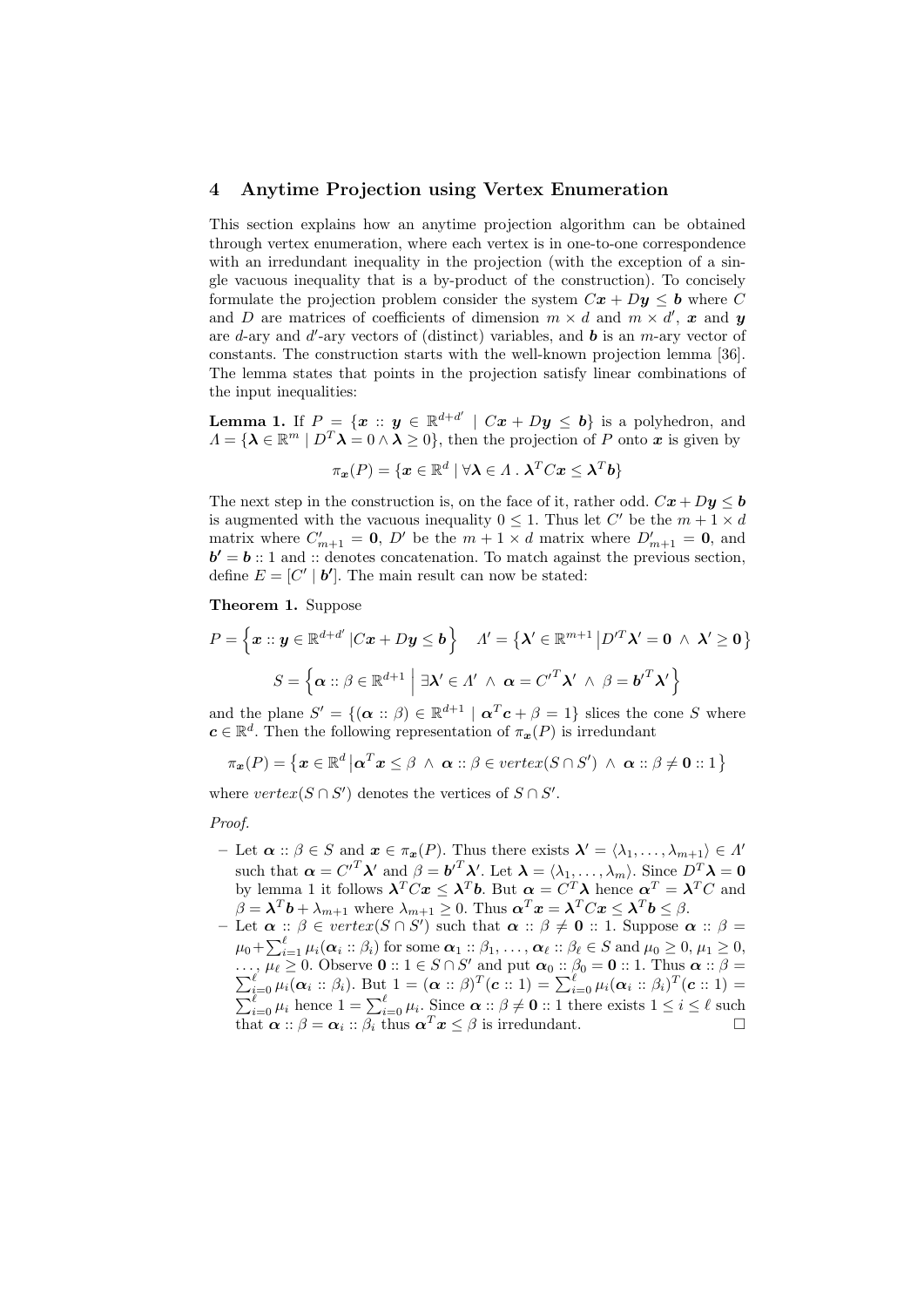Note that the plane  $\alpha^T c + \beta = 1$  used to define S' does not compromise generality. Indeed if it where  $\alpha^T c + \beta.c_{n+1} = 1$  for some  $c_{n+1} \in \mathbb{R}$  then it would follow that  $c_{n+1} > 0$  since S' cuts the ray  $\mathbf{0} :: 1$ . Yet the translated plane  $\boldsymbol{\alpha}^T \boldsymbol{c} + \beta.c_{n+1} = c_{n+1}$  also cuts the rays, hence the assumption  $\boldsymbol{\alpha}^T \boldsymbol{c} + \beta = 1$ . The force of the theorem is that it shows how inequalities in the projection can be found independently, one-by-one, except for the removal of the vacuous inequality. The sequel explains how vertex enumeration can be realised with PLP.

## 5 Vertex Enumeration using PLP

The algorithm to enumerate the vertices of the projection space using PLP is presented across Algorithms 1, 2 and 3, that are described separately below.

#### 5.1 Vertex enumeration

Algorithm 1 takes as its argument the tableau of form  $C$  as described in section 3.5. The vector  $\delta$  represents the parameters of the objective. Each parameter  $\delta_i$  assumes a value in range [−1, 1] though initially  $\delta = 1$ .

The algorithm uses a worklist  $WL$  of tableau/parameter pairs to drive the vertex enumeration. The output  $OP$  is a set of tableaux representing the vertices. The first step on line 3 of Algorithm 1 finds the tableau with the initial value of  $\delta$  optimised. The main loop removes a pair from the worklist, then for every parameter  $\delta_i$  finds a tableau corresponding to an adjacent vertex and a corresponding value for that parameter such that the vertex is optimal.

These values are returned from the calls to nextVertex on lines 11 and 15, with first call searching for further vertices with the current parameters and the second call invoked when line 11 does not give a new tableau. Note that in some cases only  $\delta_i$  changes its value and that *null* returns are possible for the tableau, indicating that pivoting is not possible. If no new tableau is found then  $\delta_i$  is updated to -1 and this is added to the worklist (line 18). Otherwise, both the worklist and the output are updated.

#### 5.2 Next parameter

Algorithm 2 returns for parameter  $\delta_i$  the highest value less than its current value that induces a pivot. Again note that since it is optimal bases that are of interest, pivots occur when objective entries become zero, rather than when they are negative. Line 2 of the algorithm finds the set  $\Delta'$  of values (less than  $\delta_i$ ) that the parameter can take in order that a non-basis objective entry can take value 0. Here  $T_j^0(\boldsymbol{\delta})$  evaluates the objective entry in column j with parameters δ. If  $\Delta'$  is non-empty the largest value less than the current value is returned (line 3). Otherwise the return is  $-1$ .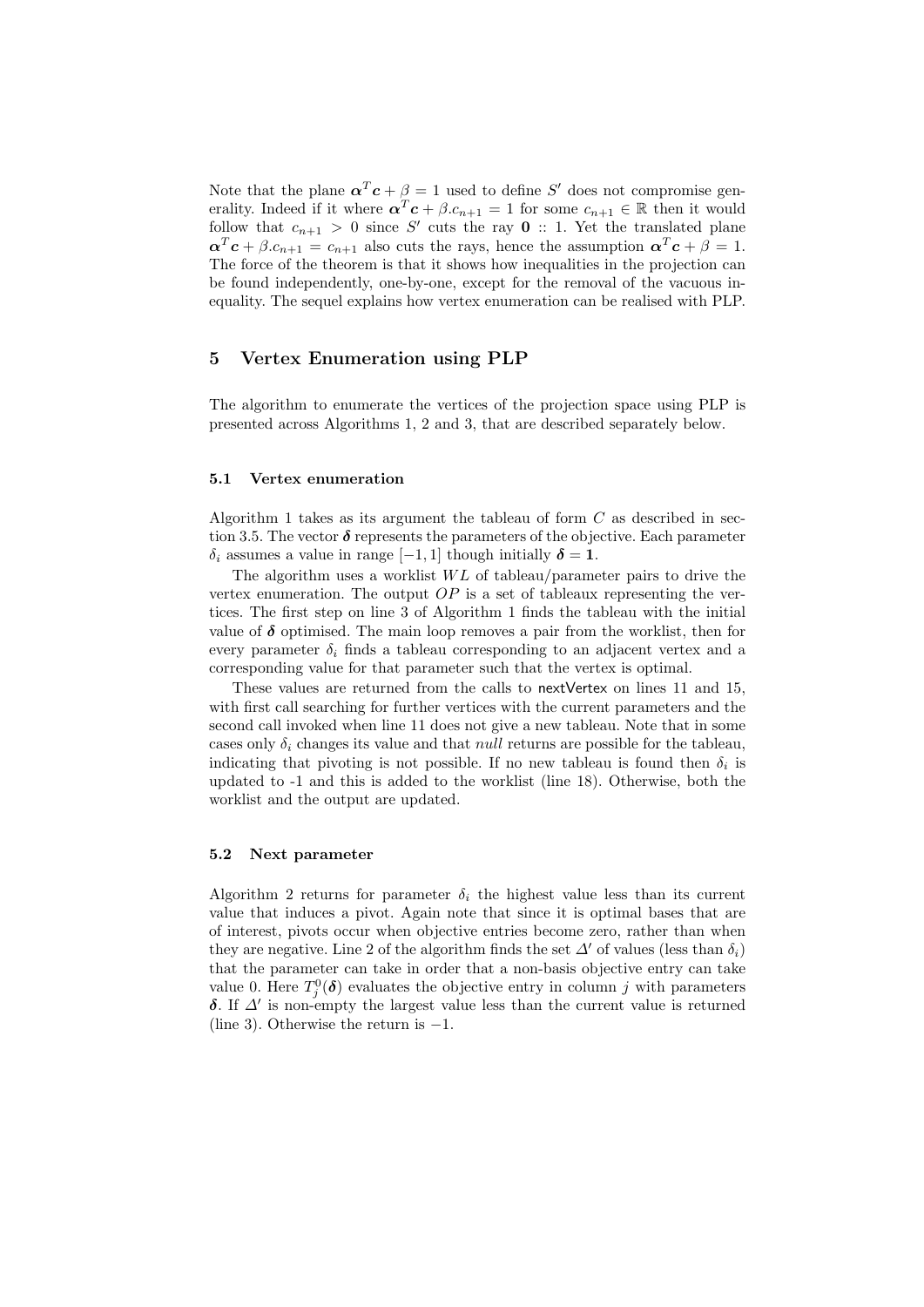Algorithm 1 Vertex enumeration with PLP

```
1: function enumVertices(T_{in})2: WL = [], OP = [], \delta = 13: T = \text{maximize}(T_{in}, \delta)4: WL.add(T, \delta), OP.add(T)5: while WL \neq || do
6: (T, \delta) = WL.remove()
7: for i = 1 to |\delta| do
8: if \delta_i \neq -1 then
9:T^{\prime}=null10: if \exists j \in (T.\mathsf{cobasis}).T_j^0(\delta) = 0 then
11: (T', \delta') = \text{nextVertex}(T, \delta, i)12: end if
13: if T' = null then
14:
               \delta'' = nextDelta(T, \delta, i)15:\mathcal{O}'=\mathsf{nextVertex}(T, \boldsymbol{\delta}'', i)16: end if
17: if T' = null then
18: WL \cdot add(T, \delta')19: else
20: WL.\text{add}(T', \delta'), \text{OP}.\text{add}(T')21: end if
22: end if
23: end for
24: end while
25: return OP
```
#### 5.3 Next vertex

Algorithm 3 defines a recursive function that returns a tableau/parameter pair representing a vertex. That a tableau represents a vertex can be tested by solving a linear program describing that at a vertex the parameters should have sufficient freedom that a perturbation in one parameter can be balanced by perturbations in the others so that a pivot is not induced. Recall the example in section 3.5.

The algorithm performs a lexicographic pivot step with a candidate entering column at line 4. If the pivot leads to a basis that has already been generated, the resulting tableau is *null* and the loop moves on to the next  $j$  column. This avoids the cycling phenomena in which a vertex is visited repeatedly. Otherwise, if the new tableau/parameter pair does not represent a vertex, then the function calls itself, continuing its search for a vertex. The algorithm returns  $(null, \delta)$  if there are no pivots available.

The combined effect of the three algorithms is to systematically explore the tableaux corresponding to optima with respect to the parameter space. By returning those tableaux corresponding to vertices the inequalities of the projection space can be found. In summary, projection is reduced to repeated pivoting.

**Proposition 1.** Algorithm 1 is complete, that is, if  $\alpha :: \beta \in vertex(S \cap S')$ ,  $\alpha$  ::  $\beta$  is in its output.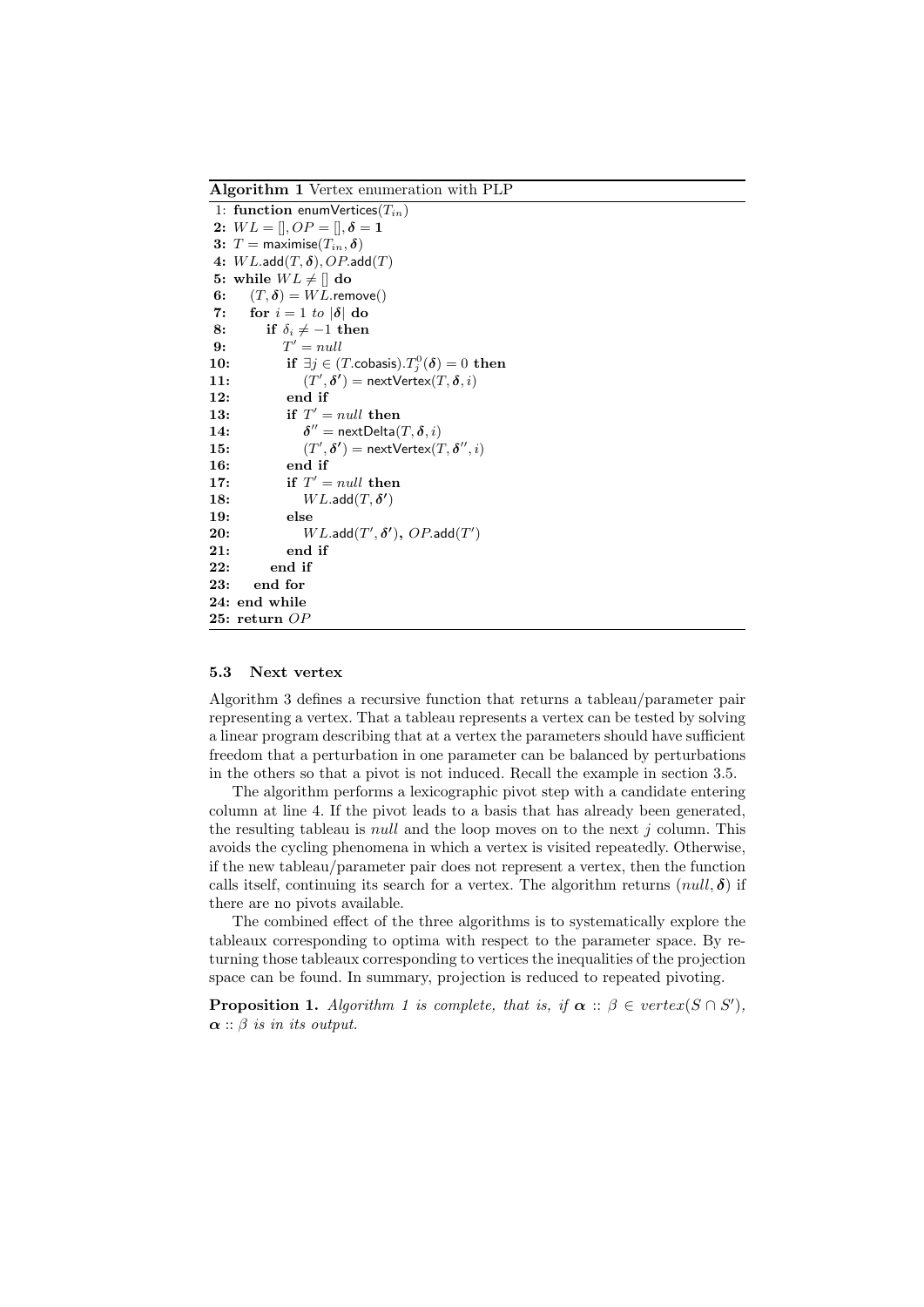**Algorithm 2** Finding the next  $\delta$  value

1: function  $nextDelta(T, \delta, i)$  $\mathbf{2:}~~\Delta'=\{\delta_i' \mid \exists j\in (T.\mathsf{cobasis}).T_j^0(\boldsymbol{\delta}[i\mapsto \delta_i'])=0~~\wedge~~\delta_i'<\delta_i\}$ 3:  $\delta_i^* = \max(\Delta' \cup \{-1\})$ 4: return  $\delta[i \mapsto \delta_i^*]$ 

Algorithm 3 Finding the next vertex

1: function nextVertex $(T, \delta, i)$ 2: for  $j = 1$  to  $|\delta|$  do **3:** if  $j \in T$ .cobasis  $\land T^0_j(\delta) = 0$  then  $4:$  $T^\prime = T.\mathsf{pivot}(j)$ 5: if  $T' \neq null$  then 6: if  $T'.\textsf{isVertex}(\delta)$  then 7: return  $(T', \delta)$ 8: else 9: return nextVertex $(T', \delta, i)$ 10: end if 11: end if 12: end if 13: end for 14: return  $(null, \delta)$ 

Proof. (Outline) The algorithm is complete if it gives a series of pivots from the initial tableau to a tableau representing any vertex of the output space. Consider some vertex v, then there exists objective  $\delta_v$  such that a tableau for v is optimal with respect to  $\delta_{\eta}$ . Now consider the initial tableau which is optimal with respect to 1. With objective  $\delta_n$ , there must be a series of pivots from the initial tableau to that for vertex v. The parameter values  $\delta$  always suggest an entering column for pivoting. To see this consider a tableau representing vertex  $v'$  that is optimal with respect to  $\delta$ : for some i a decrease in  $\delta_i$  will suggest a pivot to a tableau that gives a higher value for  $\delta_v$  than that for v', hence this pivot must also be selectable when optimising  $\delta_v$  from  $v'$ . Therefore v is output by Algorithm 1.  $\Box$ 

## 6 Related work

This paper can be considered to be a response to the agenda promoted by the weakly relational domains [14, 16, 25, 26, 33] which seek to curtail the expressiveness of the linear inequalities up front so as to recover tractability. These domains are classically formulated in terms of a closure operation which computes the planar shadows [1] of a higher-dimensional polyhedron defined over  $x_1, \ldots, x_n$ ; one shadow for each  $x_i, x_j$  pair. Operations such as join are straightforward once the shadows are known. This hints at the centrality of projection in the design of a numeric domain, an idea that is taken to the limit in this paper. Other ingenious ways of realising weakly relational domains include representing inequalities with unary coefficients as binary decision diagrams [8], using an array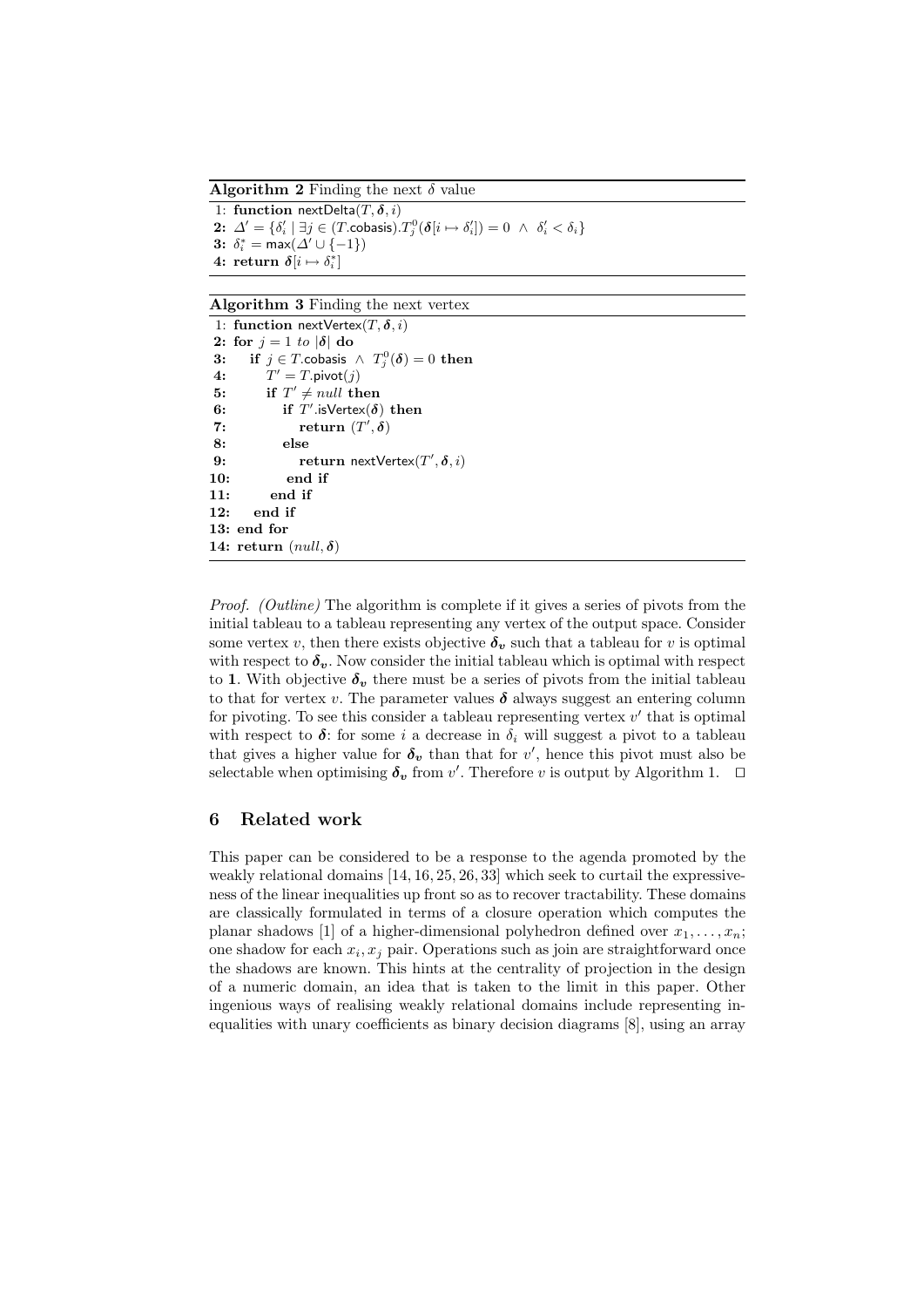of size  $n$  to compactly represent a system of two variable equality constraints over n variables [13], and employing k-dimensional simplices as descriptions since they can be represented as  $k + 1$  linearly independent frame elements [31].

An interesting class of weakly relational domain are the template domains [30] in which the inequalities conform to patterns given prior to analysis, say,  $ax_2 +$  $bx_3 + cx_6 \le d$ . During analysis values for coefficients a, b and c (on the left) and constants d (on the right) are inferred using linear programming. This domain has recently been relaxed [9] so that the right-hand side can be generalised to any parametric two-variable linear expression. The advance in this work is that the domain operations can then be performed in an output sensitive way: the computational effort is governed not only by the size of the input but the output too, rather than that of any intermediate representation. Fractional linear programming [4] is used to simulate the Jarvis march [18] and thereby project a higher dimensional polyhedron onto a plane in an output sensitive fashion.

Further afield, finite-horizon optimal problems can be formulated as PLP [19]. PLPs allow the control action to be pre-computed off-line for every possible value of the parameter  $\mu$ , simplifying an on-line implementation. In a study of how to solve PLPs, the link between PLP and projection has been explored [19], a connection that is hinted at in the seminal work on PLP [15]. Yet the foundation result of [19], lemma 3.2, overlooks the need to relax constants and only addresses the problem of the uniqueness of the representation of a vertex by making a general position assumption. This assumption is unrealistic in program analysis where polyhedra can be degenerate, hence the use of lexicographical pivoting in this work. As a separate work, there has been interest in realising PLP using reverse search [2, 20] though again making a general position assumption.

## 7 Conclusions

This paper has revisited the abstract domain of polyhedra, presenting a new algorithm to calculate projection. Apart from one trivial inequality that can be recognised syntactically the projection does not enumerate redundant inequalities, hence does not incur expensive post-processing. Moreover, if there are an excessively large number of inequalities in the projection then, since projection is computed incrementally, one inequality at a time, the calculation can be aborted prematurely yielding an over-approximation of the result without compromising soundness. The new algorithm is based on pivoting which is known to have fast implementations and even appears to be amenable to parallelisation. Since convex hull can be calculated using meet and projection [32] the presented algorithm can form the core of a polyhedra analysis.

Acknowledgements This work was funded by a Royal Society Industrial Fellowship number IF081178 and a Royal Society International Grant number JP101405. London Mathematical Society Scheme 7 enabled the authors to visit Freie Universität Berlin and they are indebted to Günter Rote for alerting them to the connection between projection and PLP. The authors also thank Darko Dimitrov, Axel Simon and Sriram Sankaranarayanan for interesting discussions.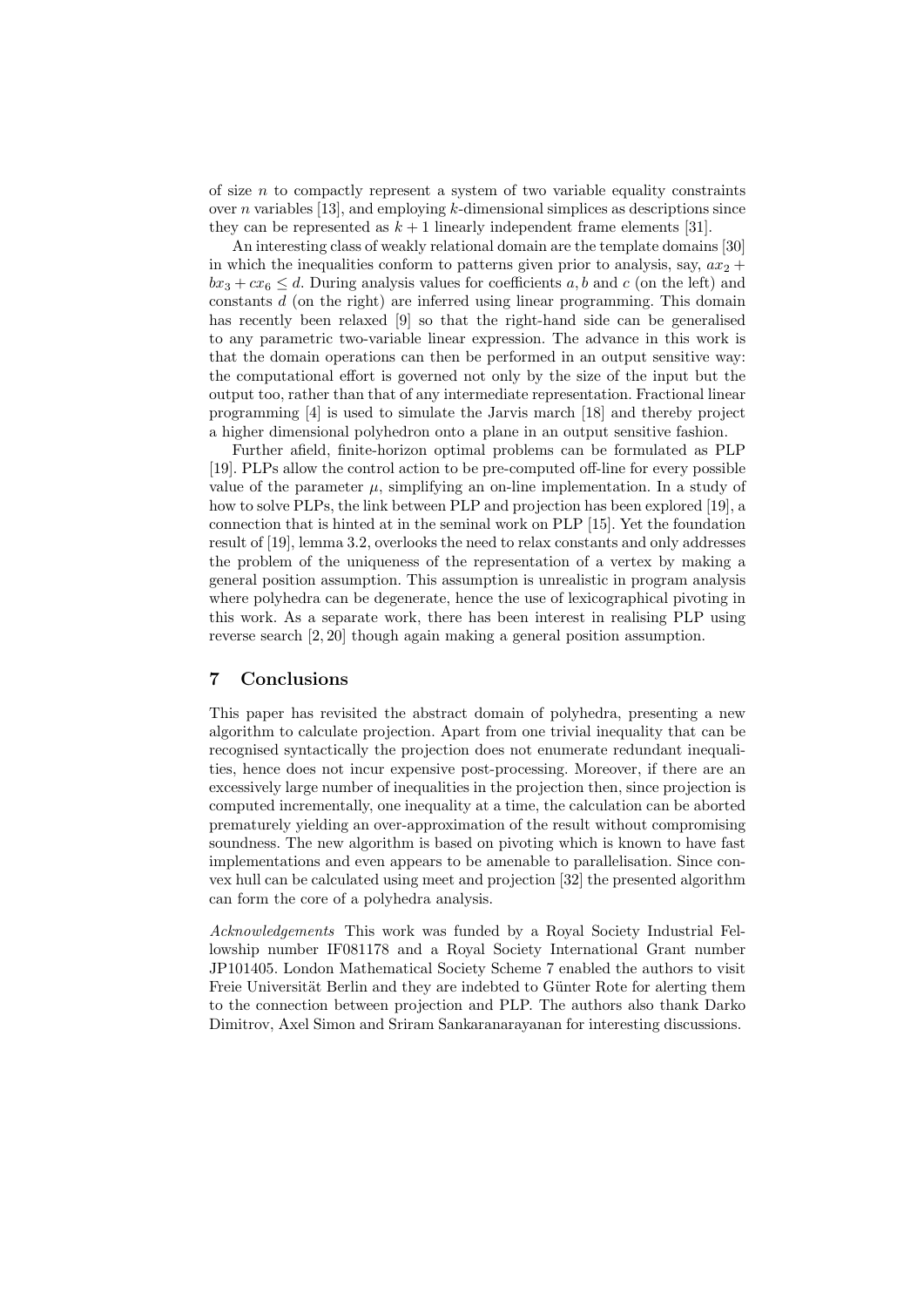## References

- 1. N. Amenta and G. Ziegler. Shadows and Slices of Polytopes. In Symposium on Computational Geometry, pages 10–19. ACM Press, 1996.
- 2. D. Avis. lrs: A Revised Implementation of the Reverse Search Vertex Enumeration Algorithm. In G. Kalai and G. M. Ziegler, editors, Polytopes – Combinatorics and Computation, pages 177-198. Brikhäuser Basel, 2000.
- 3. R. Bagnara, P. M. Hill, and E. Zaffanella. The Parma Polyhedra Library: Toward a Complete Set of Numerical Abstractions for the Analysis and Verification of Hardware and Software Systems. Science of Computer Programming, 72(1-2):3– 21, 2008.
- 4. S. Boyd and S. Vandenberghe. Convex Optimization. Cambridge University Press, 2004.
- 5. E. Burger. Über Homogene Lineare Ungleichungssysteme. Zeitschrift für Angewandte Mathematik und Mechanik, 36:135–139, 1956.
- 6. N. V. Chernikova. Algorithm for Discovering the Set of All the Solutions of a Linear Programming Problem. Computational Mathematics and Mathematical Physics, 8(6):1387–1395, 1968.
- 7. V. Chvátal. Linear Programming. W. H. Freeman and Company, 1983.
- 8. R. Clarisó and J. Cortadella. The Octahedron Abstract Domain. Science of Computer Programming, 64(1):115–139, 2007.
- 9. M. Colón and S. Sankaranarayanan. Generalizing the Template Polyhedral Domain. In European Symposium on Programming, volume 6602 of LNCS, pages 176–195. Springer, 2011.
- 10. P. Cousot and N. Halbwachs. Automatic Discovery of Linear Restraints among Variables of a Program. In Principles of Programming Languages, pages 84–97. ACM Press, 1978.
- 11. G. B. Dantzig and W. Orchard-Hays. The Product Form for the Inverse in the Simplex Method. Mathematical Tables and Other Aids to Computation, 8(46):64– 67, 1954.
- 12. R. J. Duffin. On Fourier's Analysis of Linear Inequality Systems. Mathematical Programming Studies, 1:71–95, 1974.
- 13. A. Flexeder, M. M¨uller-Olm, M. Petter, and H. Seidl. Fast Interprocedural Linear Two-Variable Equalities. ACM Transactions on Programming Languages and Systems, 33(6), 2011.
- 14. J. Fulara, K. Durnoga, K. Jakubczyk, and A. Shubert. Relational Abstract Domain of Weighted Hexagons. Electronic Notes in Theoretical Computer Science, 267(1):59–72, 2010.
- 15. S. Gass and T. Saaty. The Computational Algorithm for the Parametric Objective Function. Naval Research Logistics Quarterly, 2(1-2):39–45, 1955.
- 16. J. M. Howe and A King. Logahedra: a New Weakly Relational Domain. In Automated Technology for Verification and Analysis, volume 5799 of LNCS, pages 306–320. Springer, 2009.
- 17. J.-L. Imbert. Fourier's Elimination: Which to Choose? In First Workshop on Principles and Practice of Constraint Programming, pages 117–129, 1993.
- 18. R. A. Jarvis. On the identification of the convex hull of a finite set of points in the plane. Information Processing Letters, 2(1):18–21, 1973.
- 19. C. N. Jones, E. C. Kerrigan, and J. M. Maciejowski. On Polyhedral Projection and Parametric Programming. Journal of Optimization Theory and Applications, 138(2):207–220, 2008.